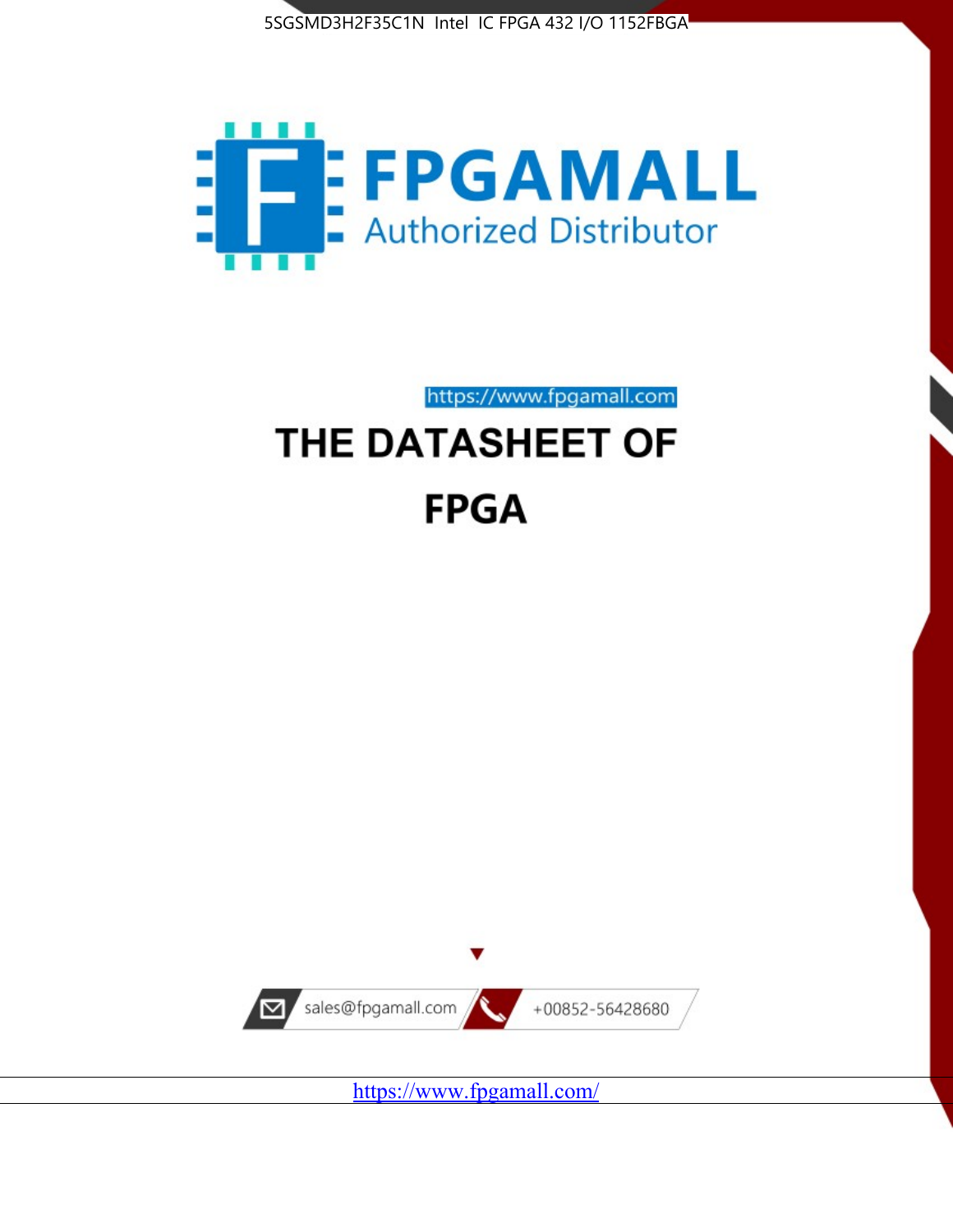# **Stratix V Device Overview**

**SV51001 [Subscribe](https://www.altera.com/servlets/subscriptions/alert?id=SV51001) [Send Feedback](mailto:FPGAtechdocfeedback@intel.com?subject=Feedback%20on%20(SV51001%202020.06.15)%20Stratix%20V%20Device%20Overview&body=We%20appreciate%20your%20feedback.%20In%20your%20comments,%20also%20specify%20the%20page%20number%20or%20paragraph.%20Thank%20you.)** 

Altera's 28-nm Stratix® V FPGAs include innovations such as an enhanced core architecture, integrated transceivers up to 28.05 gigabits per second (Gbps), and a unique array of integrated hard intellectual property (IP) blocks.

With these innovations, Stratix V FPGAs deliver a new class of application-targeted devices optimized for:

- Bandwidth-centric applications and protocols, including PCI Express® (PCIe®) Gen3
- Data-intensive applications for 40G/100G and beyond
- High-performance, high-precision digital signal processing (DSP) applications

Stratix V devices are available in four variants (GT, GX, GS, and E), each targeted for a different set of applications. For higher volume production, you can prototype with Stratix V FPGAs and use the low-risk, low-cost path to HardCopy® V ASICs.

#### **Related Information**

2020.06.15

#### **[Stratix V Device Handbook: Known Issues](http://www.altera.com/support/kdb/solutions/rd08242010_83.html)**

Lists the planned updates to the *Stratix V Device Handbook* chapters.

### **Stratix V Family Variants**

The Stratix V device family contains the GT, GX, GS, and E variants.

**Stratix V GT** devices, with both 28.05-Gbps and 12.5-Gbps transceivers, are optimized for applications that require ultra-high bandwidth and performance in areas such as 40G/100G/400G optical communica‐ tions systems and optical test systems. 28.05-Gbps and 12.5-Gbps transceivers are also known as GT and GX channels, respectively.

**Stratix V GX** devices offer up to 66 integrated transceivers with 14.1-Gbps data rate capability. These transceivers also support backplane and optical interface applications. These devices are optimized for high-performance, high-bandwidth applications such as 40G/100G optical transport, packet processing, and traffic management found in wireline, military communications, and network test equipment markets.

**Stratix V GS** devices have an abundance of variable precision DSP blocks, supporting up to 3,926 18x18 or 1,963 27x27 multipliers. In addition, Stratix V GS devices offer integrated transceivers with 14.1-Gbps data rate capability. These transceivers also support backplane and optical interface applications. These devices are optimized for transceiver-based DSP-centric applications found in wireline, military, broadcast, and high-performance computing markets.

**Stratix V E** devices offer the highest logic density within the Stratix V family with nearly one million logic elements (LEs) in the largest device. These devices are optimized for applications such as ASIC and system emulation, diagnostic imaging, and instrumentation.

**[ISO](http://www.altera.com/support/devices/reliability/certifications/rel-certifications.html) [9001:2015](http://www.altera.com/support/devices/reliability/certifications/rel-certifications.html) [Registered](http://www.altera.com/support/devices/reliability/certifications/rel-certifications.html)**



\*Other names and brands may be claimed as the property of others.

Intel Corporation. All rights reserved. Intel, the Intel logo, Altera, Arria, Cyclone, Enpirion, MAX, Nios, Quartus and Stratix words and logos are trademarks of Intel Corporation or its subsidiaries in the U.S. and/or other countries. Intel warrants performance of its FPGA and semiconductor products to current specifications in accordance with Intel's standard warranty, but reserves the right to make changes to any products and services at any time without notice. Intel assumes no responsibility or liability arising out of the application or use of any information, product, or service described herein except as expressly agreed to in writing by Intel. Intel customers are advised to obtain the latest version of device specifications before relying on any published information and before placing orders for products or services.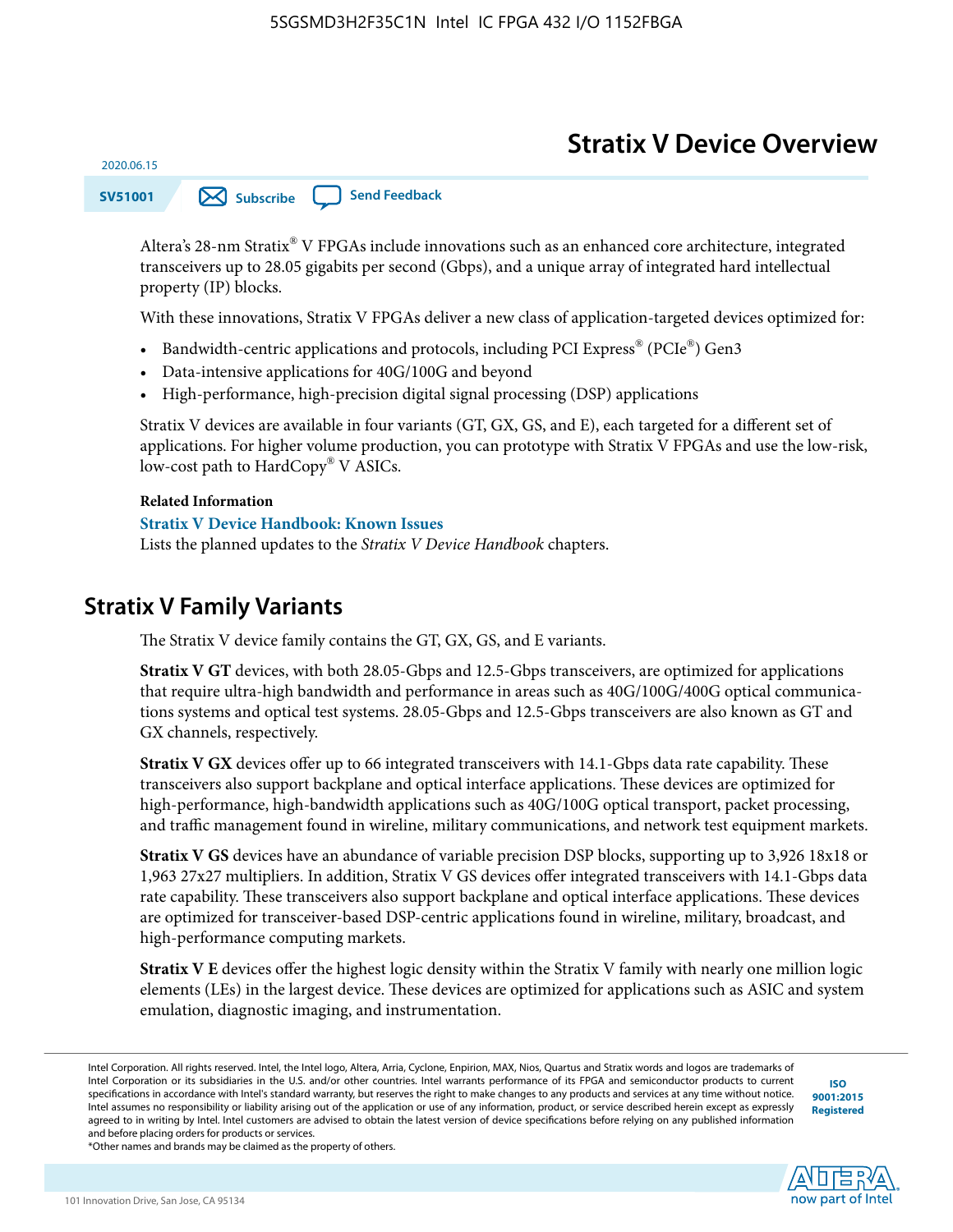#### **2 Stratix V Features Summary**

Common to all Stratix V family variants are a rich set of high-performance building blocks, including a redesigned adaptive logic module (ALM), 20 Kbit (M20K) embedded memory blocks, variable precision DSP blocks, and fractional phase-locked loops (PLLs). All of these building blocks are interconnected by Altera's superior multi-track routing architecture and comprehensive fabric clocking network.

Also common to Stratix V devices is the new Embedded HardCopy Block, which is a customizable hard IP block that leverages Altera's unique HardCopy ASIC capabilities. The Embedded HardCopy Block in Stratix V FPGAs is used to harden IP instantiation of PCIe Gen3, Gen2, and Gen1.

### **Stratix V Features Summary**

#### **Table 1: Summary of Features for Stratix V Devices**

| <b>Feature</b>                   | <b>Description</b>                                                                                                                                                                                                                                                                                                                                                                                                         |
|----------------------------------|----------------------------------------------------------------------------------------------------------------------------------------------------------------------------------------------------------------------------------------------------------------------------------------------------------------------------------------------------------------------------------------------------------------------------|
| Technology                       | 28-nm TSMC process technology<br>0.85-V or 0.9-V core voltage                                                                                                                                                                                                                                                                                                                                                              |
| Low-power serial<br>transceivers | 28.05-Gbps transceivers on Stratix V GT devices<br>$\bullet$<br>Electronic dispersion compensation (EDC) for XFP, SFP+, QSFP, CFP<br>optical module support<br>Adaptive linear and decision feedback equalization<br>$\bullet$<br>Transmitter pre-emphasis and de-emphasis<br>Dynamic reconfiguration of individual channels<br>$\bullet$<br>On-chip instrumentation (EyeQ non-intrusive data eye monitoring)<br>$\bullet$ |
| Backplane capability             | 600-Megabits per second (Mbps) to 12.5-Gbps data rate capability<br>$\bullet$                                                                                                                                                                                                                                                                                                                                              |
| General-purpose I/Os<br>(GPIOs)  | 1.6-Gbps LVDS<br>1,066-MHz external memory interface<br>$\bullet$<br>On-chip termination (OCT)<br>$\bullet$<br>1.2-V to 3.3-V interfacing for all Stratix V devices                                                                                                                                                                                                                                                        |
| Embedded HardCopy<br>Block       | PCIe Gen3, Gen2, and Gen1 complete protocol stack, x1/x2/x4/x8 end<br>$\bullet$<br>point and root port                                                                                                                                                                                                                                                                                                                     |
| Embedded transceiver<br>hard IP  | Interlaken physical coding sublayer (PCS)<br>$\bullet$<br>Gigabit Ethernet (GbE) and XAUI PCS<br>$\bullet$<br>10G Ethernet PCS<br>Serial RapidIO® (SRIO) PCS<br>$\bullet$<br>Common Public Radio Interface (CPRI) PCS<br>$\bullet$<br>Gigabit Passive Optical Networking (GPON) PCS<br>$\bullet$                                                                                                                           |
| Power management                 | Programmable Power Technology<br>$\bullet$<br>Quartus II integrated PowerPlay Power Analysis<br>$\bullet$                                                                                                                                                                                                                                                                                                                  |

**Altera Corporation** 

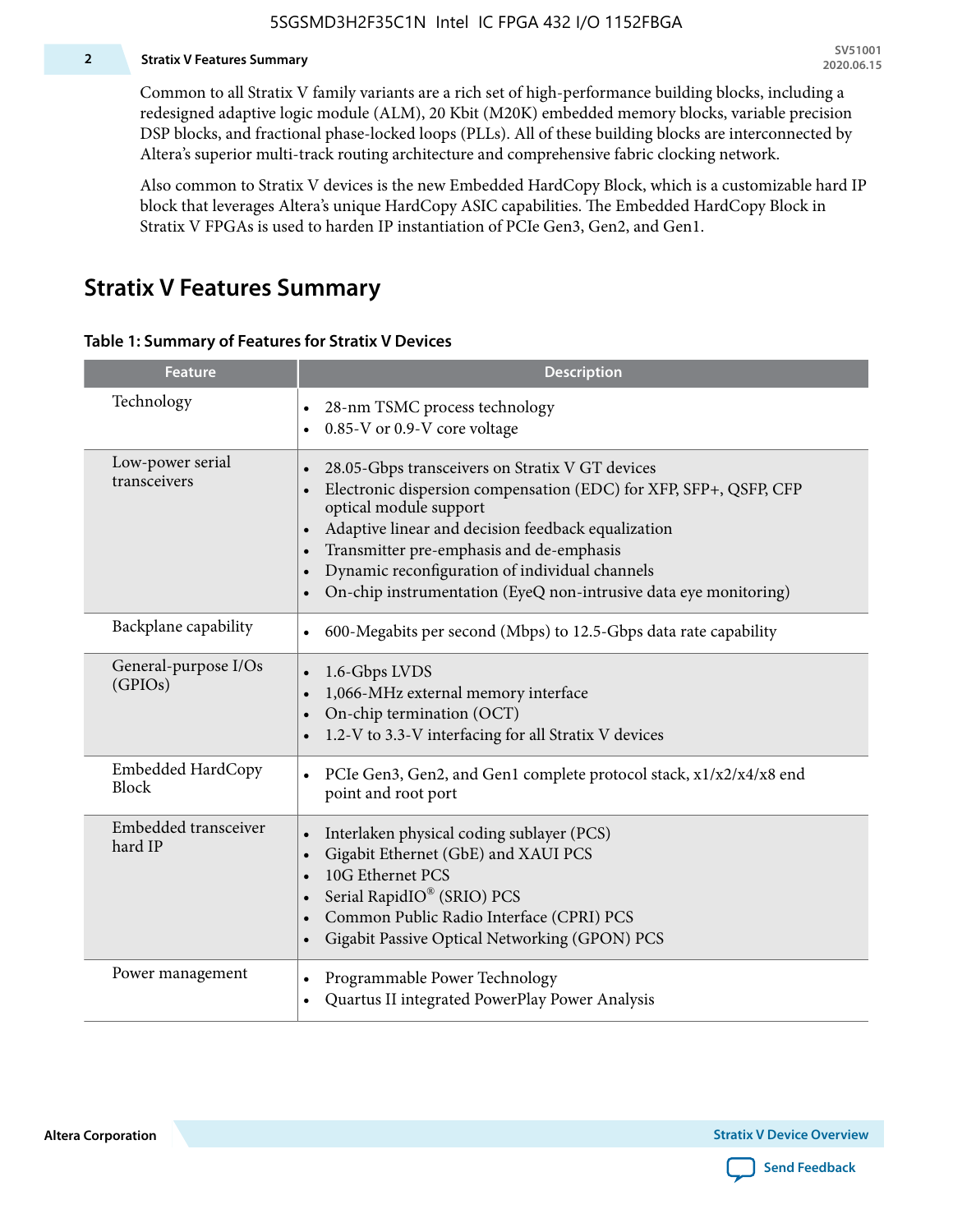**SV51001**

| <b>Feature</b>                   | <b>Description</b>                                                                                                                                                                                                                                                                                                                                                                                                                                      |
|----------------------------------|---------------------------------------------------------------------------------------------------------------------------------------------------------------------------------------------------------------------------------------------------------------------------------------------------------------------------------------------------------------------------------------------------------------------------------------------------------|
| High-performance core<br>fabric  | Enhanced ALM with four registers<br>Improved routing architecture reduces congestion and improves compile<br>times                                                                                                                                                                                                                                                                                                                                      |
| Embedded memory<br>blocks        | M20K: 20-Kbit with hard error correction code (ECC)<br>$\bullet$<br>MLAB: 640-bit<br>$\bullet$                                                                                                                                                                                                                                                                                                                                                          |
| Variable precision DSP<br>blocks | Up to 600 MHz performance<br>$\bullet$<br>Natively support signal processing with precision ranging from 9x9 up to<br>54x54<br>New native 27x27 multiply mode<br>$\bullet$<br>64-bit accumulator and cascade for systolic finite impulse responses (FIRs)<br>$\bullet$<br>Embedded internal coefficient memory<br>$\bullet$<br>Pre-adder/subtractor improves efficiency<br>$\bullet$<br>Increased number of outputs allows more independent multipliers |
| <b>Fractional PLLs</b>           | Fractional mode with third-order delta-sigma modulation<br>$\bullet$<br>Integer mode<br>$\bullet$<br>Precision clock synthesis, clock delay compensation, and zero delay buffer<br>$\bullet$<br>(ZDB)                                                                                                                                                                                                                                                   |
| Clock networks                   | 800-MHz fabric clocking<br>$\bullet$<br>Global, quadrant, and peripheral clock networks<br>$\bullet$<br>Unused clock networks can be powered down to reduce dynamic power<br>$\bullet$                                                                                                                                                                                                                                                                  |
| Device configuration             | Serial and parallel flash interface<br>$\bullet$<br>Enhanced advanced encryption standard (AES) design security features<br>$\bullet$<br>Tamper protection<br>$\bullet$<br>Partial and dynamic reconfiguration<br>$\bullet$<br>Configuration via Protocol (CvP)<br>$\bullet$                                                                                                                                                                            |
| High-performance<br>packaging    | Multiple device densities with identical package footprints enables seamless<br>$\bullet$<br>migration between different FPGA densities<br>FBGA packaging with on-package decoupling capacitors<br>$\bullet$<br>Lead and RoHS-compliant lead-free options<br>$\bullet$                                                                                                                                                                                  |
| HardCopy V migration             |                                                                                                                                                                                                                                                                                                                                                                                                                                                         |

# **Stratix V Family Plan**

The following tables list the features of the different Stratix V devices.

The information in this section is correct at the time of publication. For the latest information and to get more details, refer to the Altera Product Selector.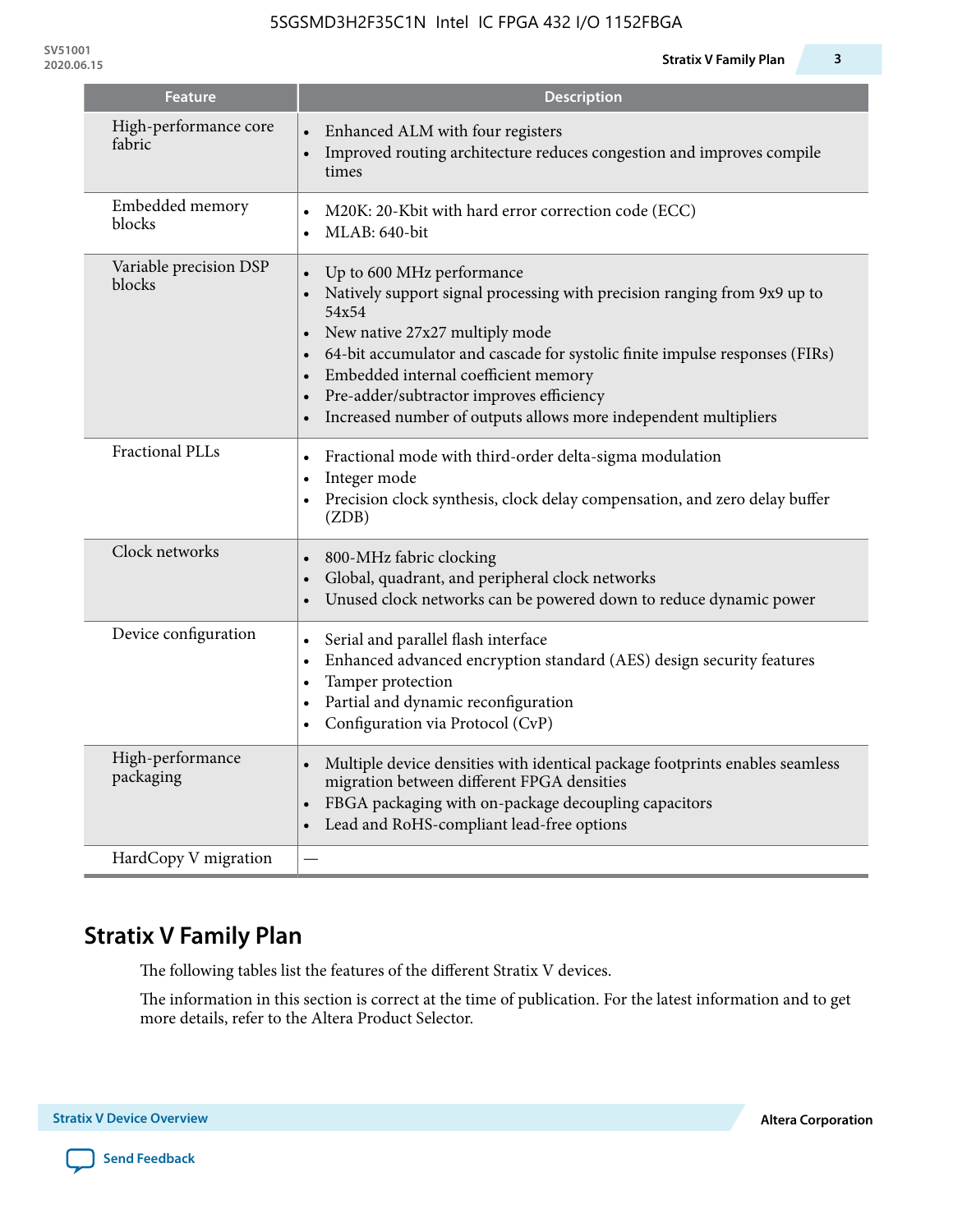### **Table 2: Stratix V GT Device Features**

| <b>Feature</b>                            | 5SGTC5                                                                    | 5SGTC7         |
|-------------------------------------------|---------------------------------------------------------------------------|----------------|
| Logic Elements (K)                        | 425                                                                       | 622            |
| ALMs                                      | 160,400                                                                   | 234,720        |
| Registers (K)                             | 642                                                                       | 939            |
| 28.05/12.5-Gbps Transceivers              | 4/32                                                                      | 4/32           |
| PCIe hard IP Blocks                       | $\mathbf{1}$                                                              | $\mathbf{1}$   |
| <b>Fractional PLLs</b>                    | 28                                                                        | 28             |
| M20K Memory Blocks                        | 2,304                                                                     | 2,560          |
| M20K Memory (MBits)                       | 45                                                                        | 50             |
| Variable Precision Multipliers (18x18)    | 512                                                                       | 512            |
| Variable Precision Multipliers (27x27)    | 256                                                                       | 256            |
| DDR3 SDRAM x72 DIMM Interfaces            | $\overline{4}$                                                            | $\overline{4}$ |
|                                           | User I/Os <sup>(1)</sup> , Full-Duplex LVDS, 28.05/12.5-Gbps Transceivers |                |
| Package <sup>(2)</sup> <sup>(3)</sup>     | 5SGTC5                                                                    | 5SGTC7         |
| KF40-F1517 <sup>(4)</sup><br>$(40$ mm $)$ | 600, 150, 36                                                              | 600, 150, 36   |

**Altera Corporation** 



<sup>(1)</sup> The number of GPIOs does not include transceiver I/Os. In the Quartus II software, the number of user I/Os includes transceiver I/Os.

 $^{(2)}$  Packages are flipchip ball grid array (1.0-mm pitch).

<sup>(3)</sup> Each package row offers pin migration (common board footprint) for all devices in the row.

<sup>(4)</sup> Migration between select Stratix V GT devices and Stratix V GX devices is available. For more information, refer to **Table 6** and to *AN 644: Migration Between Stratix V GX and Stratix V GT Devices*.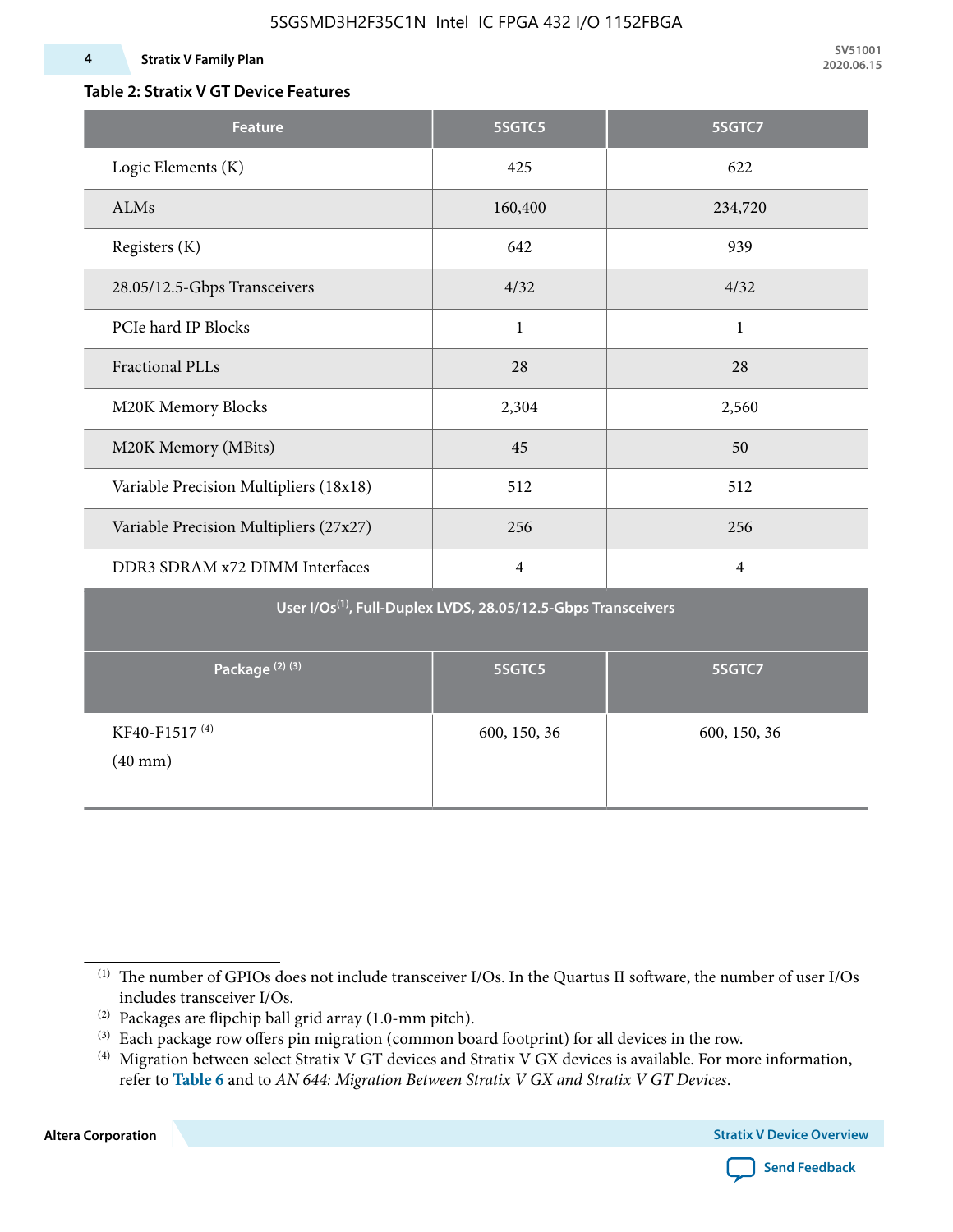#### **Table 3: Stratix V GX Device Features**

| <b>Features</b>                                                   | 5SGXA<br>3       | 5SGXA<br>4  | 5SGXA<br>5                 | 5SGXA<br>7                 | 5SGXA<br>9                 | 5SGXA<br>B                 | 5SGXB<br>5     | 5SGXB<br>$6\phantom{1}6$ | 5SGXB<br>9     | 5SGXBB         |
|-------------------------------------------------------------------|------------------|-------------|----------------------------|----------------------------|----------------------------|----------------------------|----------------|--------------------------|----------------|----------------|
| Logic<br>Elements<br>(K)                                          | 340              | 420         | 490                        | 622                        | 840                        | 952                        | 490            | 597                      | 840            | 952            |
| ALMs                                                              | 128,300          | 158,500     | 185,000                    | 234,720                    | 317,000                    | 359,200                    | 185,000        | 225,400                  | 317,000        | 359,200        |
| Registers<br>(K)                                                  | 513              | 634         | 740                        | 939                        | 1,268                      | 1,437                      | 740            | 902                      | 1,268          | 1,437          |
| $14.1$ -Gbps<br>Transceive<br>rs                                  | 12, 24,<br>or 36 | 24 or<br>36 | 24, 36,<br>or 48           | 24, 36,<br>or 48           | 36 or<br>48                | 36 or<br>48                | 66             | 66                       | 66             | 66             |
| PCIe hard<br><b>IP Blocks</b>                                     | 1 or 2           | 1 or 2      | 1, 2, 0r<br>$\overline{4}$ | 1, 2, or<br>$\overline{4}$ | 1, 2, or<br>$\overline{4}$ | 1, 2, or<br>$\overline{4}$ | 1 or 4         | 1 or 4                   | 1 or 4         | 1 or 4         |
| Fractional<br>PLLs                                                | $20^{(5)}$       | 24          | 28                         | 28                         | 28                         | 28                         | 24             | 24                       | 32             | 32             |
| M20K<br>Memory<br><b>Blocks</b>                                   | 957              | 1,900       | 2,304                      | 2,560                      | 2,640                      | 2,640                      | 2,100          | 2,660                    | 2,640          | 2,640          |
| M20K<br>Memory<br>(MBits)                                         | 19               | 37          | 45                         | 50                         | 52                         | 52                         | 41             | 52                       | 52             | 52             |
| Variable<br>Precision<br>Multipliers<br>(18x18)                   | 512              | 512         | 512                        | 512                        | 704                        | 704                        | 798            | 798                      | 704            | 704            |
| Variable<br>Precision<br>Multipliers<br>(27x27)                   | 256              | 256         | 256                        | 256                        | 352                        | 352                        | 399            | 399                      | 352            | 352            |
| DDR <sub>3</sub><br><b>SDRAM</b><br>x72 DIMM<br>Interfaces<br>(6) | 6                | 6           | 6                          | 6                          | 6                          | 6                          | $\overline{4}$ | $\overline{4}$           | $\overline{4}$ | $\overline{4}$ |

 $^{\left(5\right)}$  The F1517 package contains 24 PLLs. The other packages with this device contain 20 PLLs.

(6) These are the maximum number of x72 interfaces available. The actual number of interfaces depends on the device package.

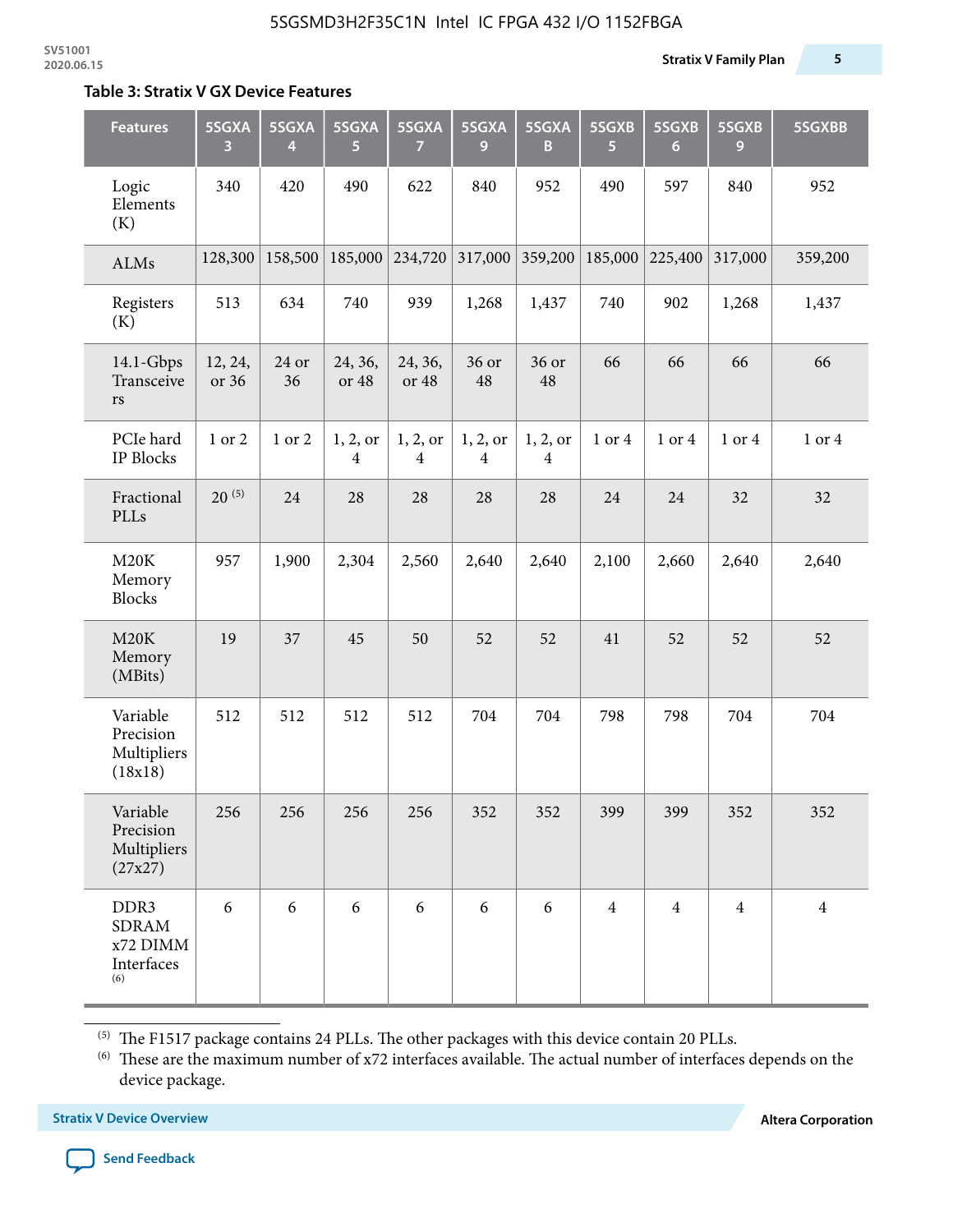#### **6 Stratix V Family Plan**

|                                                                                      |                             |                 |                 |                 | User I/Os <sup>(1)</sup> , Full-Duplex LVDS, 14.1-Gbps Transceivers |                                 |                |                |        |        |
|--------------------------------------------------------------------------------------|-----------------------------|-----------------|-----------------|-----------------|---------------------------------------------------------------------|---------------------------------|----------------|----------------|--------|--------|
| Package <sup>(2)(3)</sup><br>$(7)$ (8)                                               | 5SGXA3                      |                 |                 |                 | 5SGXA9                                                              | 5SGXA<br>B                      | 5SGXB5         | 5SGXB6         | 5SGXB9 | 5SGXBB |
| EH29-<br>H780<br>$(33$ mm $)$                                                        | 360, 90,<br>$12^{\text{H}}$ |                 |                 |                 |                                                                     |                                 |                |                |        |        |
| HF35-<br>$F1152^{(9)}$<br>$(35$ mm $)$                                               | 432,<br>108, 24             | 552,<br>138, 24 | 552,<br>138, 24 | 552,<br>138, 24 |                                                                     |                                 |                |                |        |        |
| KF35-<br>F1152<br>$(35$ mm $)$                                                       | 432,<br>108, 36             | 432,<br>108, 36 | 432,<br>108, 36 | 432,<br>108, 36 |                                                                     |                                 |                |                |        |        |
| KF40-<br>F1517<br>$(40$ mm $)$<br>KH40-<br>H1517 <sup>(9)</sup><br>$(45 \text{ mm})$ | 696,<br>174, 36             | 696,<br>174, 36 | 696,<br>174, 36 | 696,<br>174, 36 | 696,<br>174,<br>36 <sup>H</sup>                                     | 696,<br>174,<br>36 <sup>H</sup> |                |                |        |        |
| NF40-<br>F1517 <sup>(4)</sup><br>$(40$ mm $)$                                        |                             |                 | 600,<br>150, 48 | 600,<br>150, 48 |                                                                     |                                 |                |                |        |        |
| RF40-<br>F1517<br>$(40$ mm $)$                                                       |                             |                 |                 |                 |                                                                     |                                 | 432,<br>108,66 | 432,<br>108,66 |        |        |

**Altera Corporation** 



<sup>(7)</sup> LVDS counts are full duplex channels. Each full duplex channel is one transmitter (TX) pair plus one receiver (RX) pair.

<sup>(8)</sup> A superscript  $H$  after the number of transceivers indicates that this device is only available in a hybrid package. Hybrid packages are slightly larger than conventional FBGAs. Refer to Altera's packaging documentation for more information.

<sup>(9)</sup> Migration between select Stratix V GX devices and Stratix V GS devices is available. For more information, refer to **Table 6**.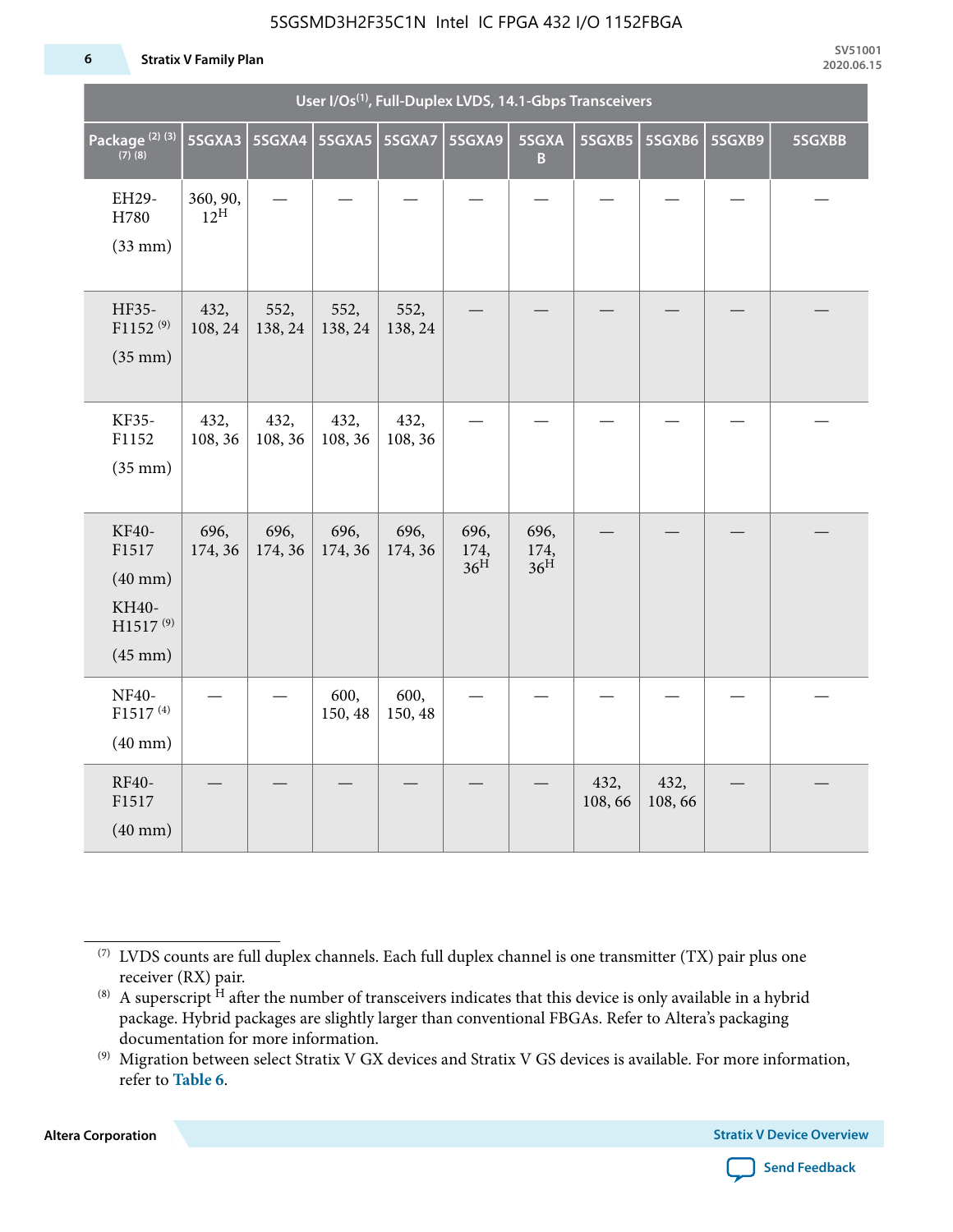|                                                    | User I/Os <sup>(1)</sup> , Full-Duplex LVDS, 14.1-Gbps Transceivers |               |                 |                 |                 |                 |                |                |                                 |                           |  |  |  |
|----------------------------------------------------|---------------------------------------------------------------------|---------------|-----------------|-----------------|-----------------|-----------------|----------------|----------------|---------------------------------|---------------------------|--|--|--|
| Package <sup>(2)(3)</sup><br>$(7)$ $(8)$           | 5SGXA3                                                              | <b>5SGXA4</b> |                 | 5SGXA5 5SGXA7   | <b>5SGXA9</b>   | 5SGXA<br>B      | 5SGXB5         | 5SGXB6         | 5SGXB9                          | 5SGXBB                    |  |  |  |
| RF43-<br>F1760<br>(42.5)<br>mm)                    |                                                                     |               |                 |                 |                 |                 | 600,<br>150,66 | 600,<br>150,66 |                                 |                           |  |  |  |
| RH43-<br>H1760<br>$(45 \text{ mm})$                |                                                                     |               |                 |                 |                 |                 |                |                | 600,<br>150,<br>66 <sup>H</sup> | 600, 150, 66 <sup>H</sup> |  |  |  |
| NF45-<br>F1932 <sup>(9)</sup><br>$(45 \text{ mm})$ |                                                                     |               | 840,<br>210, 48 | 840,<br>210, 48 | 840,<br>210, 48 | 840,<br>210, 48 |                |                |                                 |                           |  |  |  |

### **Table 4: Stratix V GS Device Features**

| <b>Features</b>                           | 5SGSD3           | 5SGSD4        | 5SGSD5       | 5SGSD6     | 5SGSD8         |
|-------------------------------------------|------------------|---------------|--------------|------------|----------------|
| Logic Elements (K)                        | 236              | 360           | 457          | 583        | 695            |
| ALMs                                      | 89,000           | 135,840       | 172,600      | 220,000    | 262,400        |
| Registers (K)                             | 356              | 543           | 690          | 880        | 1,050          |
| $14.1$ -Gbps<br>transceivers              | 12 or 24         | 12, 24, or 36 | 24 or 36     | 36 or 48   | 36 or 48       |
| PCIe hard IP<br>blocks                    | $\mathbf{1}$     |               | $\mathbf{1}$ | 1, 2, or 4 | $1, 2,$ or $4$ |
| <b>Fractional PLLs</b>                    | $20^{(5)}$<br>20 |               | 24           | 28         | 28             |
| M20K Memory<br><b>Blocks</b>              | 688              |               | 2,014        | 2,320      | 2,567          |
| M20K Memory<br>(MBits)                    | 13               |               | 39           | 45         | 50             |
| Variable Precision<br>Multipliers (18x18) | 1,200<br>2,088   |               | 3,180        | 3,550      | 3,926          |
| Variable Precision<br>Multipliers (27x27) | 600              | 1,044         | 1,590        | 1,775      | 1,963          |

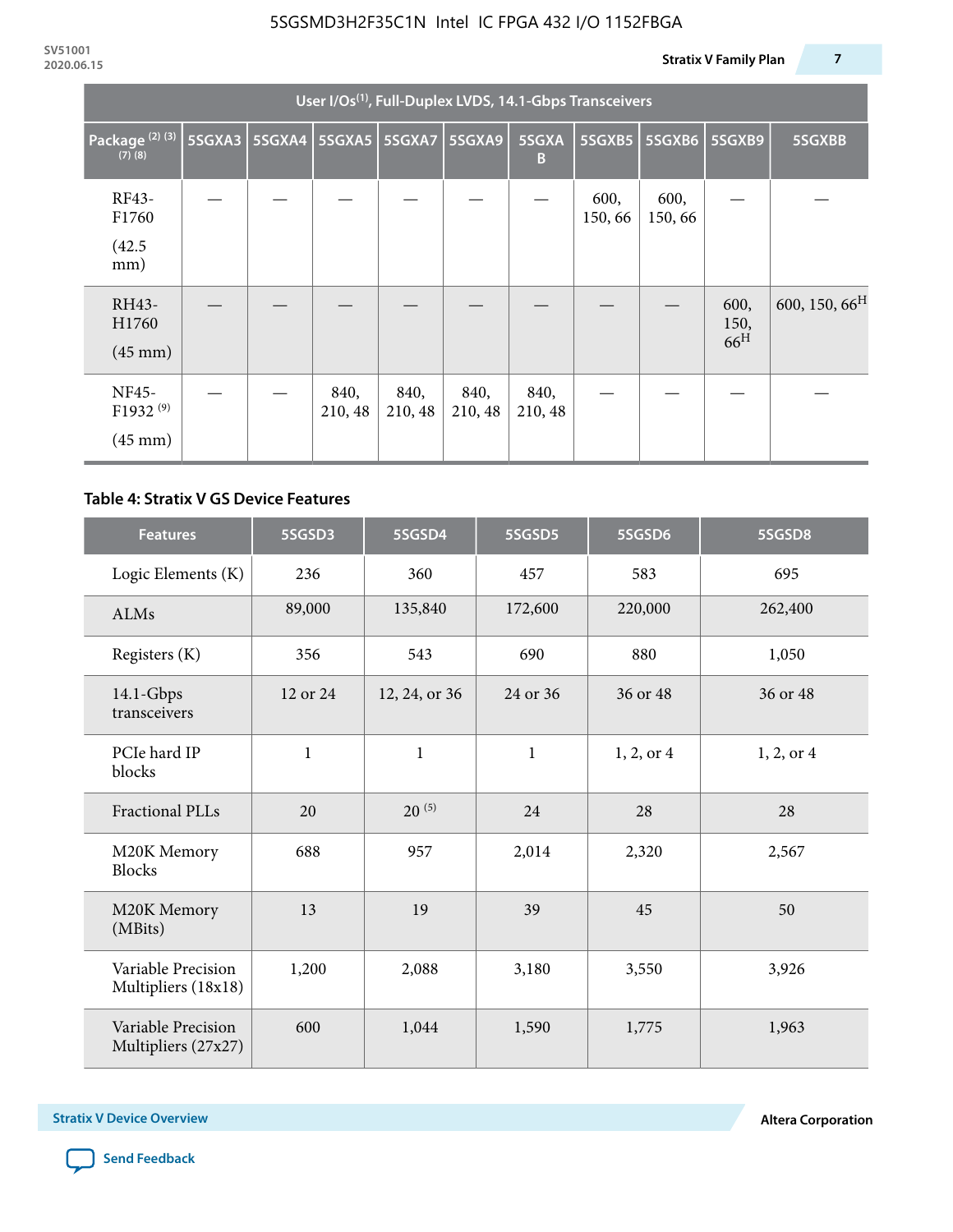**8 Stratix V Family Plan**

| <b>Features</b>                                                     | 5SGSD3                   | 5SGSD4                   | 5SGSD5         | 5SGSD6       | 5SGSD8       |  |  |  |  |  |
|---------------------------------------------------------------------|--------------------------|--------------------------|----------------|--------------|--------------|--|--|--|--|--|
| DDR3 SDRAM x72<br><b>DIMM</b> Interfaces                            | $\overline{2}$           | $\overline{4}$           | $\overline{4}$ | 6            | 6            |  |  |  |  |  |
| User I/Os <sup>(1)</sup> , Full-Duplex LVDS, 14.1-Gbps Transceivers |                          |                          |                |              |              |  |  |  |  |  |
| Package (2) (3) (7) (8)                                             | 5SGSD3                   | 5SGSD4                   | 5SGSD5         | 5SGSD6       | 5SGSD8       |  |  |  |  |  |
| EH29-H780<br>$(33$ mm $)$                                           | $360, 90, 12^{\text{H}}$ | $360, 90, 12^{\text{H}}$ |                |              |              |  |  |  |  |  |
| HF35-F1152 <sup>(9)</sup><br>$(35 \text{ mm})$                      | 432, 108, 24             | 432, 108, 24             | 552, 138, 24   |              |              |  |  |  |  |  |
| KF40-F1517 <sup>(9)</sup><br>$(40 \text{ mm})$                      |                          | 696, 174, 36             | 696, 174, 36   | 696, 174, 36 | 696, 174, 36 |  |  |  |  |  |
| NF45-F1932 <sup>(9)</sup><br>$(45 \text{ mm})$                      |                          |                          |                | 840, 210, 48 | 840, 210, 48 |  |  |  |  |  |

### **Table 5: Stratix V E Device Features**

| <b>Features</b>                        | 5SEE9   | 5SEEB   |
|----------------------------------------|---------|---------|
| Logic Elements (K)                     | 840     | 952     |
| <b>ALMs</b>                            | 317,000 | 359,200 |
| Registers (K)                          | 1,268   | 1,437   |
| Fractional PLLs                        | 28      | 28      |
| M20K Memory Blocks                     | 2,640   | 2,640   |
| M20K Memory (MBits)                    | 52      | 52      |
| Variable Precision Multipliers (18x18) | 704     | 704     |
| Variable Precision Multipliers (27x27) | 352     | 352     |
| DDR3 SDRAM x72 DIMM Interfaces         | 6       | 6       |

**Altera Corporation** 

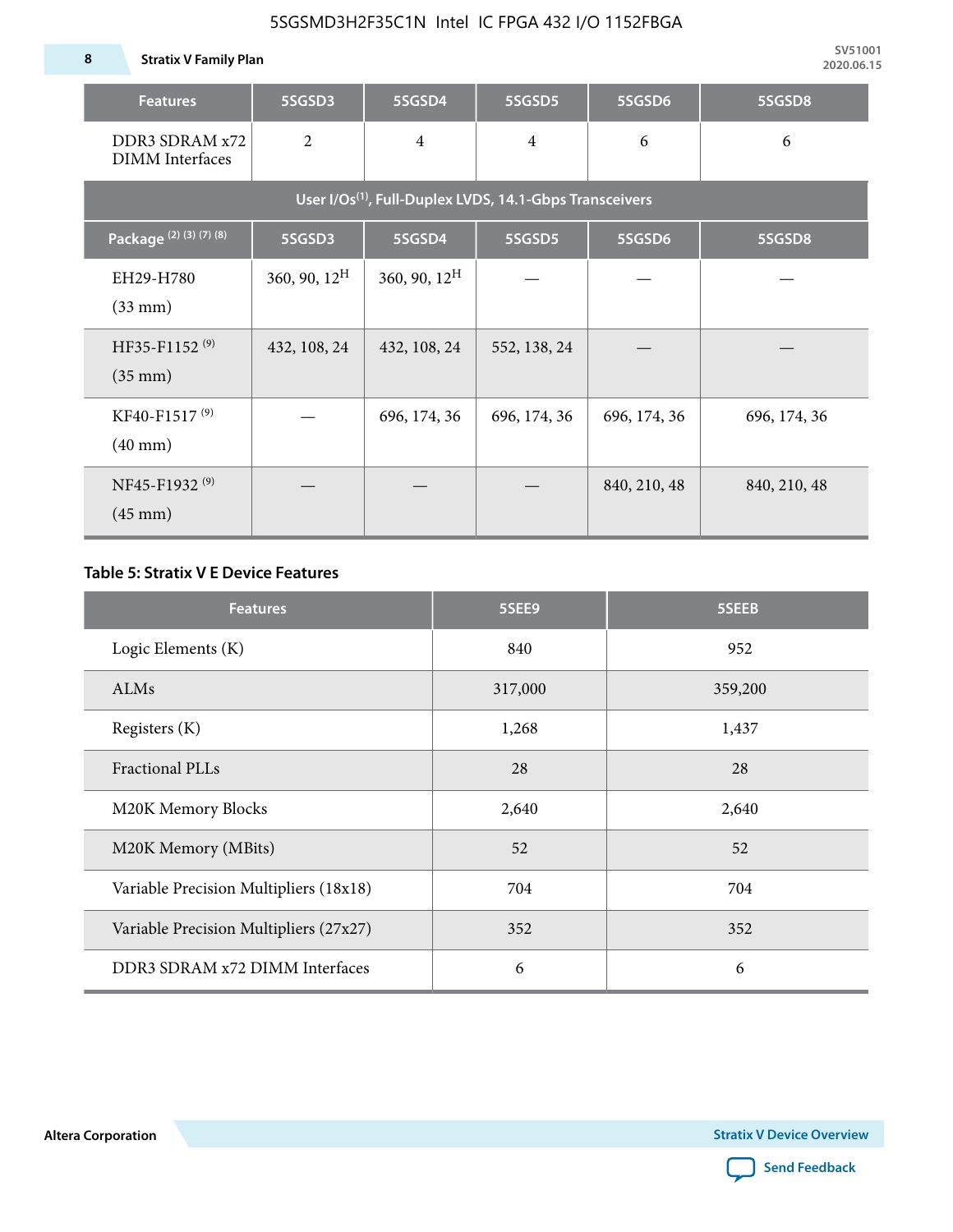| 2020.06.15 |                                |                                             | 9<br><b>Stratix V Family Plan</b> |
|------------|--------------------------------|---------------------------------------------|-----------------------------------|
|            |                                | User I/Os <sup>(1)</sup> , Full-Duplex LVDS |                                   |
|            | Package (2) (3) (7) (8)        | 5SEE9                                       | 5SEEB                             |
|            | H40-H1517<br>$(45 \text{ mm})$ | 696, $174^H$                                | 696, $174^{\text{H}}$             |
|            | F45-F1932<br>$(45 \text{ mm})$ | 840, 210                                    | 840, 210                          |

### **Table 6: Device Migration List Across All Stratix V Device Variants**

|  |  | All devices in a specific column allow migration. |
|--|--|---------------------------------------------------|
|--|--|---------------------------------------------------|

|                             |               | Package                            |                |                                           |                                                    |                       |               |                |                                    |               |                |
|-----------------------------|---------------|------------------------------------|----------------|-------------------------------------------|----------------------------------------------------|-----------------------|---------------|----------------|------------------------------------|---------------|----------------|
|                             | EH29-<br>H780 | HF35-<br>F1152 <sup>(</sup><br>10) | KF35-<br>F1152 | KF40-<br>F1517/<br>KH40-<br>H1517<br>(11) | NF40/<br>KF40-<br>F1517 <sup>(1</sup><br>$2)$ (13) | <b>RF40-</b><br>F1517 | H40-<br>H1517 | RF43-<br>F1760 | NF45-<br>F1932 <sup>(</sup><br>11) | F45-<br>F1932 | RH43-<br>H1760 |
| <b>Stratix V GX devices</b> |               |                                    |                |                                           |                                                    |                       |               |                |                                    |               |                |
| A3                          | Yes           | Yes                                | Yes            | Yes                                       |                                                    |                       |               |                |                                    |               |                |
| A4                          |               | Yes                                | Yes            | Yes                                       |                                                    |                       |               |                |                                    |               |                |
| A <sub>5</sub>              |               | Yes                                | Yes            | Yes                                       | Yes                                                |                       |               |                | Yes                                |               |                |
| A7                          |               | Yes                                | Yes            | Yes                                       | Yes                                                |                       |               |                | Yes                                |               |                |
| A9                          |               |                                    |                | Yes                                       |                                                    |                       |               |                | Yes                                |               |                |
| AB                          |               |                                    |                | Yes                                       |                                                    |                       |               |                | Yes                                |               |                |
| B <sub>5</sub>              |               |                                    |                |                                           |                                                    | Yes                   |               | Yes            |                                    |               |                |
| <b>B6</b>                   |               |                                    |                |                                           |                                                    | Yes                   |               | Yes            |                                    |               |                |
| <b>B9</b>                   |               |                                    |                |                                           |                                                    |                       |               |                |                                    |               | Yes            |
| <b>BB</b>                   |               |                                    |                |                                           |                                                    |                       |               |                |                                    |               | Yes            |

 $(10)$  All devices in this column are in the HF35 package and have twenty-four 14.1-Gbps transceivers.



<sup>(11)</sup> Different devices within this column have small differences in the overall package height. When multiple Stratix V devices with different package heights are placed on a single board, a single-piece heatsink may not cover the devices evenly. Refer to *AN 670: Thermal Solutions to Address Height Variation in Stratix V Packages*.

<sup>(12)</sup> The 5SGTC5/7 devices in the KF40 package have four 28.05-Gbps transceivers and thirty-two 12.5-Gbps transceivers. Other devices in this column are in the NF40 package and have forty-eight 14.1-Gbps transceivers.

<sup>(13)</sup> For more information, refer to *AN 644: Migration Between Stratix V GX and Stratix V GT Devices*.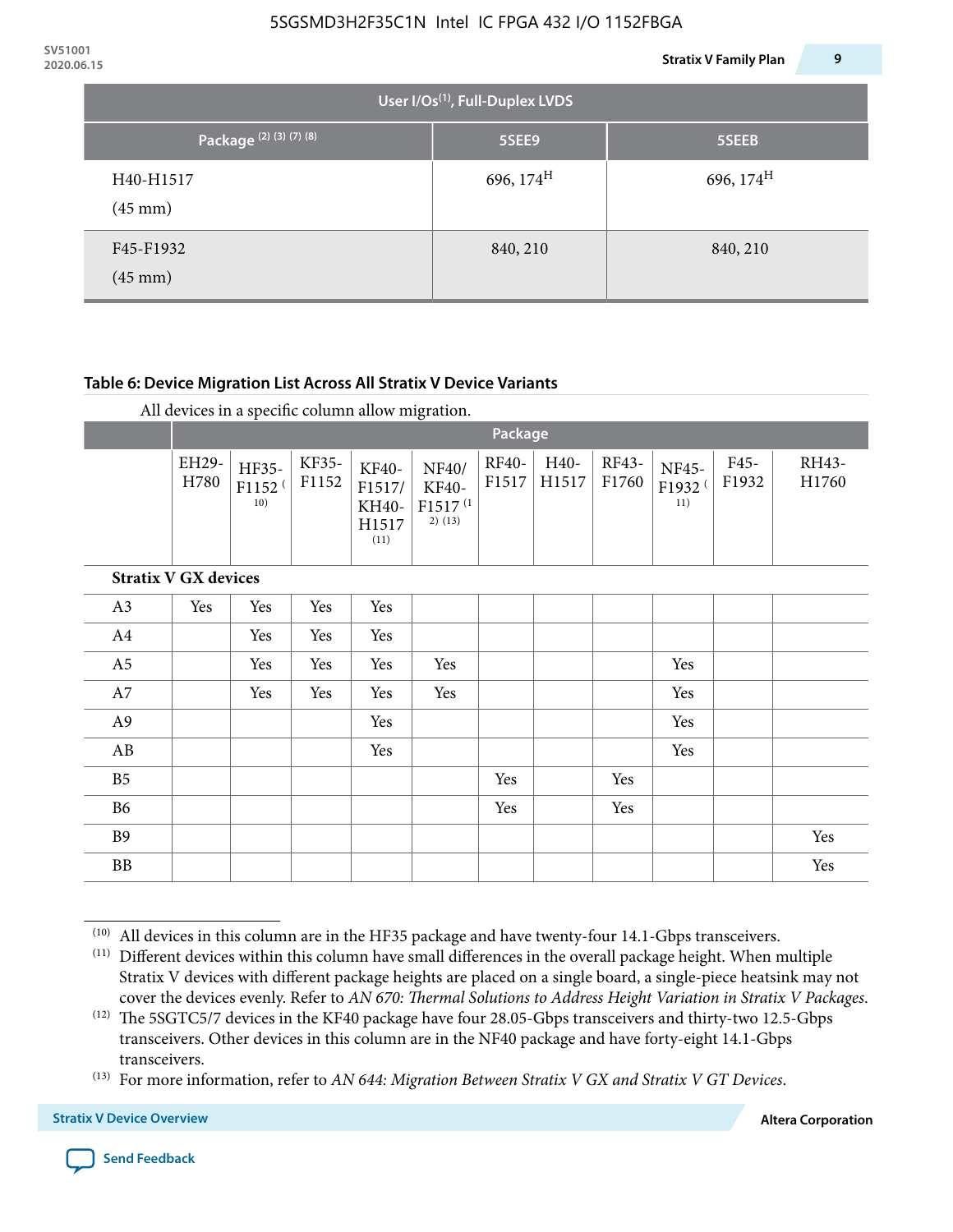#### **10 Low-Power Serial Transceivers**

**Package**

| C <sub>5</sub>             |                             |     |     | Yes |  |     |     |     |  |
|----------------------------|-----------------------------|-----|-----|-----|--|-----|-----|-----|--|
| C7                         |                             |     |     | Yes |  |     |     |     |  |
|                            | <b>Stratix V GS devices</b> |     |     |     |  |     |     |     |  |
| D3                         | Yes                         | Yes |     |     |  |     |     |     |  |
| D <sub>4</sub>             | Yes                         | Yes | Yes |     |  |     |     |     |  |
| D <sub>5</sub>             |                             | Yes | Yes |     |  |     |     |     |  |
| D <sub>6</sub>             |                             |     | Yes |     |  |     | Yes |     |  |
| D <sub>8</sub>             |                             |     | Yes |     |  |     | Yes |     |  |
| <b>Stratix V E devices</b> |                             |     |     |     |  |     |     |     |  |
| E9                         |                             |     |     |     |  | Yes |     | Yes |  |
| EB                         |                             |     |     |     |  | Yes |     | Yes |  |

**Note:** To verify the pin migration compatibility, use the Pin Migration View window in the Quartus II software Pin Planner.

#### **Related Information**

• **[Altera Product Selector](http://www.altera.com/products/selector/psg-selector.html#)**

Provides the latest information about Altera products.

- **[For more information about verifying the pin migration compatibility, refer to the I/O](http://www.altera.com/literature/hb/qts/qts_qii52013.pdf) [Management chapter in volume 2 of the Quartus II Handbook.](http://www.altera.com/literature/hb/qts/qts_qii52013.pdf)**
- **[For full package details, refer to the Package information datasheet for Altera devices.](http://www.altera.com/support/devices/packaging/specifications/pkg-pin/spe-index.jsp)**
- **[AN 644: Migration Between Stratix V GX and Stratix V GT Devices](http://www.altera.com/literature/an/an644.pdf)**
- **[AN 670: Thermal Solutions to Address Height Variation in Stratix V Packages](http://www.altera.com/literature/an/an670.pdf)**

### **Low-Power Serial Transceivers**

Stratix V FPGAs deliver the industry's most flexible transceivers with the highest bandwidth from 600 Mbps to 28.05 Gbps, low bit error ratio (BER), and low power. Stratix V transceivers have many enhancements to improve flexibility and robustness. These enhancements include robust analog receiver clock and data recovery (CDR), advanced pre-emphasis, and equalization. In addition, each channel provides full featured embedded PCS hard IP to simplify the design, lower the power, and save valuable core resources.

Stratix V transceivers are compliant with a wide range of standard protocols and data rates and are equipped with a variety of signal conditioning features to support backplane, optical module, and chip-tochip applications.

Stratix V transceivers are located on the left and right sides of the device, as shown in the figure below. The transceivers are isolated from the rest of the chip to prevent core and I/O noise from coupling into the transceivers, thereby ensuring optimal signal integrity. The transceiver channels consist of the physical medium attachment (PMA), PCS, and high-speed clock networks. You can also configure unused transceiver PMA channels as additional transmitter PLLs.

**Altera Corporation Stratix V Device Overview**

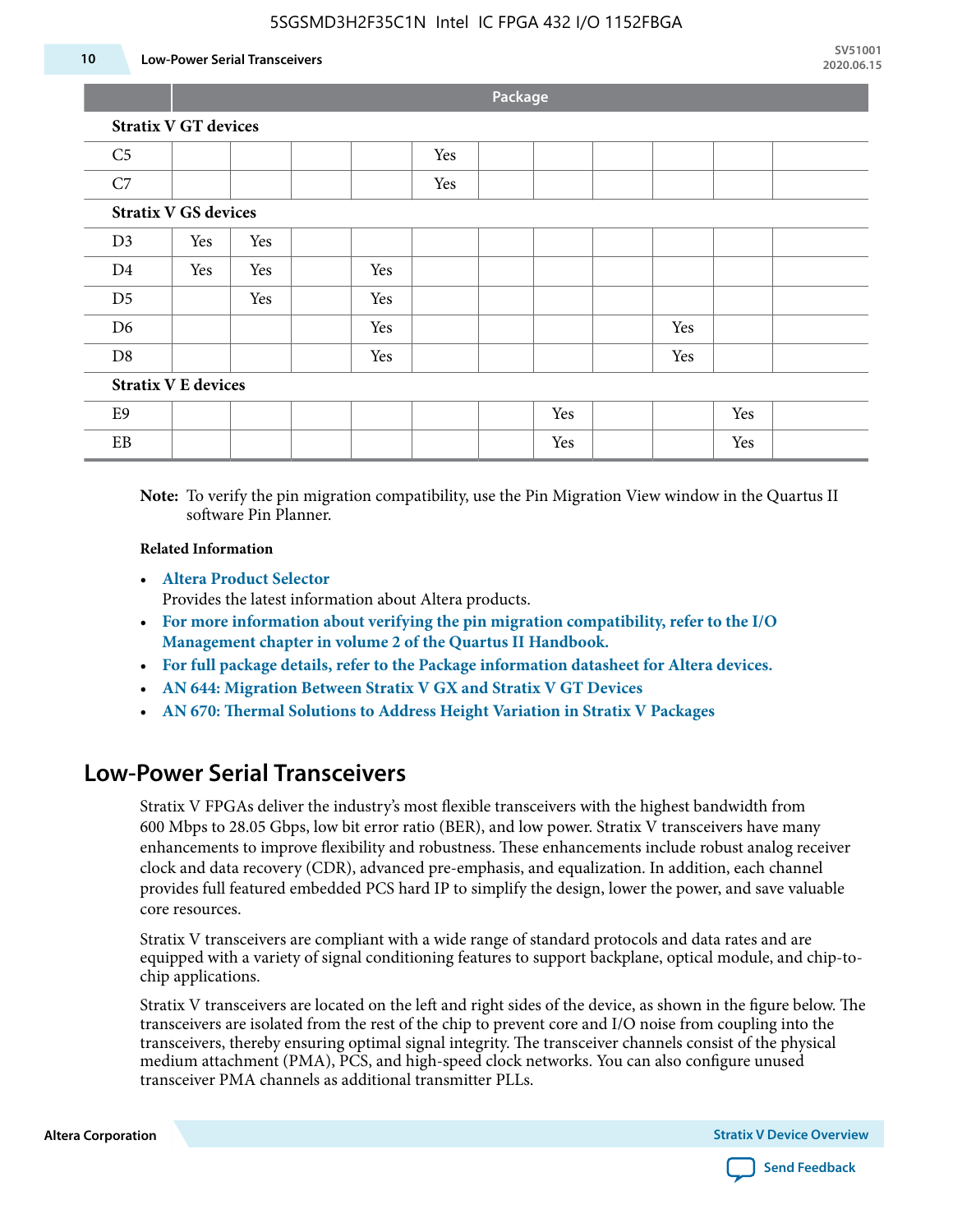#### **Figure 1: Stratix V GT, GX, and GS Device Chip View**

This figure represents one variant of a Stratix V device with transceivers. Other variants may have a different floorplan than the one shown here.



(1) You can use the unused transceiver channels as additional transceiver transmitter PLLs.

The following table lists the PMA features for the Stratix V transceivers.

#### **Table 7: Transceiver PMA Features**

| <b>Feature</b>        | <b>Capability</b>                                                                              |
|-----------------------|------------------------------------------------------------------------------------------------|
| Chip-to-chip support  | 28.05 Gbps and 12.5 Gbps (Stratix V GT devices) and<br>14.1 Gbps (Stratix V GX and GS devices) |
| Backplane support     | 12.5 Gbps (Stratix V GX, GS, and GT devices)                                                   |
| Cable driving support | PCIe cable and eSATA applications                                                              |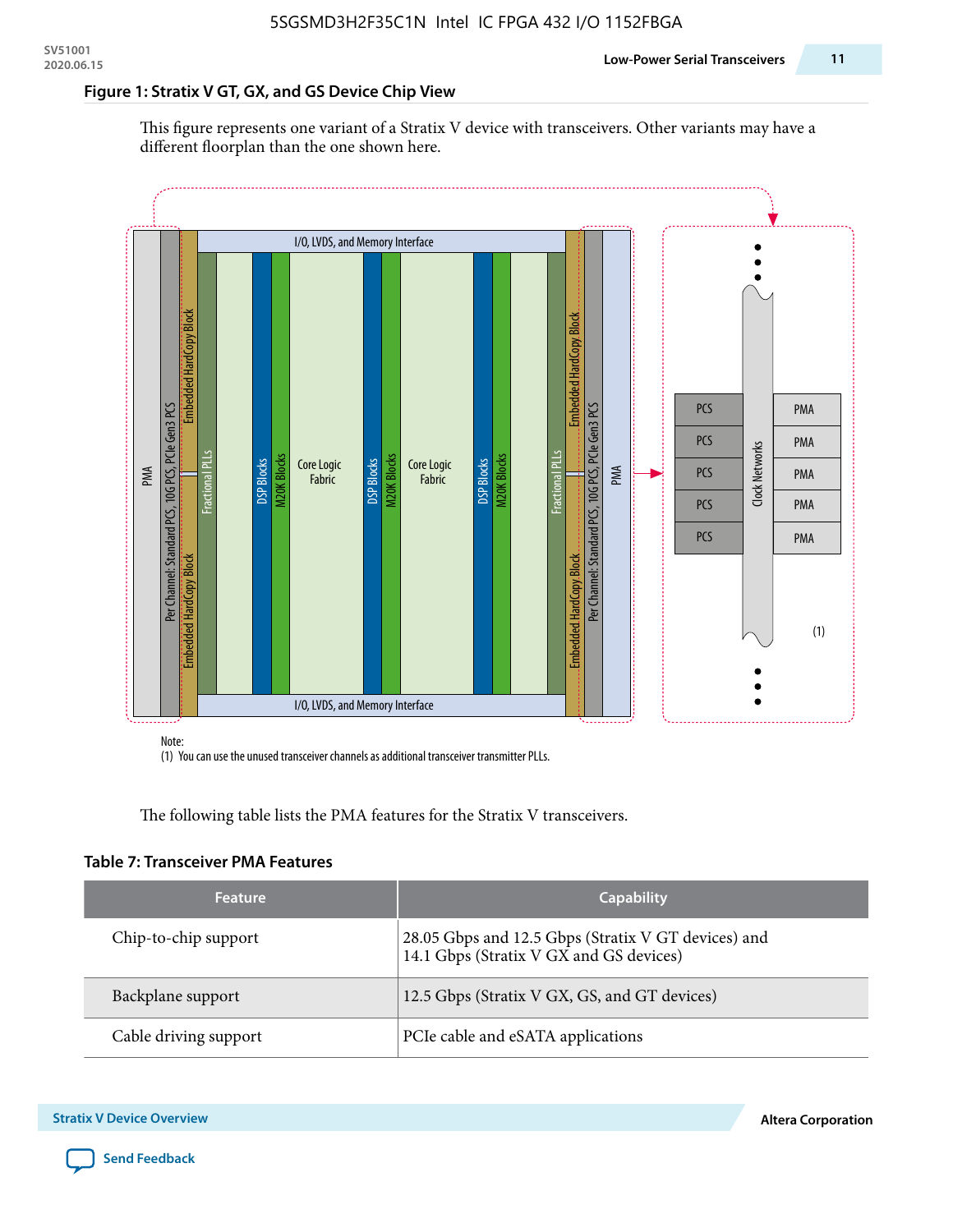**12 Low-Power Serial Transceivers**

| Feature                                             | <b>Capability</b>                                                                                                                                                         |
|-----------------------------------------------------|---------------------------------------------------------------------------------------------------------------------------------------------------------------------------|
| Optical module support with EDC                     | 10G Form-factor Pluggable (XFP), Small Form-factor Pluggable<br>(SFP+), Quad Small Form-factor Pluggable (QSFP), CXP, 100G<br>Pluggable (CFP), 100G Form-factor Pluggable |
| Continuous Time Linear Equalization<br>(CTLE)       | Receiver 4-stage linear equalization to support high-attenuation<br>channels                                                                                              |
| Decision Feedback Equalization (DFE)                | Receiver 5-tap digital equalizer to minimize losses and crosstalk                                                                                                         |
| Adaptive equalization (AEQ)                         | Adaptive engine to automatically adjust equalization to<br>compensate for changes over time                                                                               |
| PLL-based clock recovery                            | Superior jitter tolerance versus phase interpolation techniques                                                                                                           |
| Programmable deserialization and word<br>alignment  | Flexible deserialization width and configurable word alignment<br>patterns                                                                                                |
| Transmitter equalization (pre-emphasis)             | Transmitter driver 4-tap pre-emphasis and de-emphasis for<br>protocol compliance under lossy conditions                                                                   |
| Ring and LC oscillator transmitter PLLs             | Choice of transmitter PLLs per channel, optimized for specific<br>protocols and applications                                                                              |
| On-chip instrumentation (EyeQ data-<br>eye monitor) | Allows non-intrusive on-chip monitoring of both width and<br>height of the data eye                                                                                       |
| Dynamic reconfiguration                             | Allows reconfiguration of single channels without affecting<br>operation of other channels                                                                                |
| Protocol support                                    | Compliance with over 50 industry standard protocols in the<br>range of 600 Mbps to 28.05 Gbps                                                                             |

The Stratix V core logic connects to the PCS through an 8-, 10-, 16-, 20-, 32-, 40-, 64-, or 66-bit interface, depending on the transceiver data rate and protocol. Stratix V devices contain PCS hard IP to support PCIe Gen3, Gen2, Gen1, Interlaken, 10GE, XAUI, GbE, SRIO, CPRI, and GPON protocols. All other standard and proprietary protocols are supported through the transceiver PCS hard IP. The following table lists the transceiver PCS features.

### **Table 8: Transceiver PCS Features**

| <b>Protocol</b> | Data Rates (Gbps)     | <b>Transmitter Data Path</b>                                                                  | <b>Receiver Data Path</b>                                                                                  |
|-----------------|-----------------------|-----------------------------------------------------------------------------------------------|------------------------------------------------------------------------------------------------------------|
| Custom PHY      | $0.6 \text{ to } 8.5$ | Phase compensation FIFO, byte<br>serializer, 8B/10B encoder,<br>bit-slip, and channel bonding | Word aligner, de-skew FIFO,<br>rate match FIFO, 8B/10B<br>decoder, byte deserializer, and<br>byte ordering |

**Altera Corporation** 

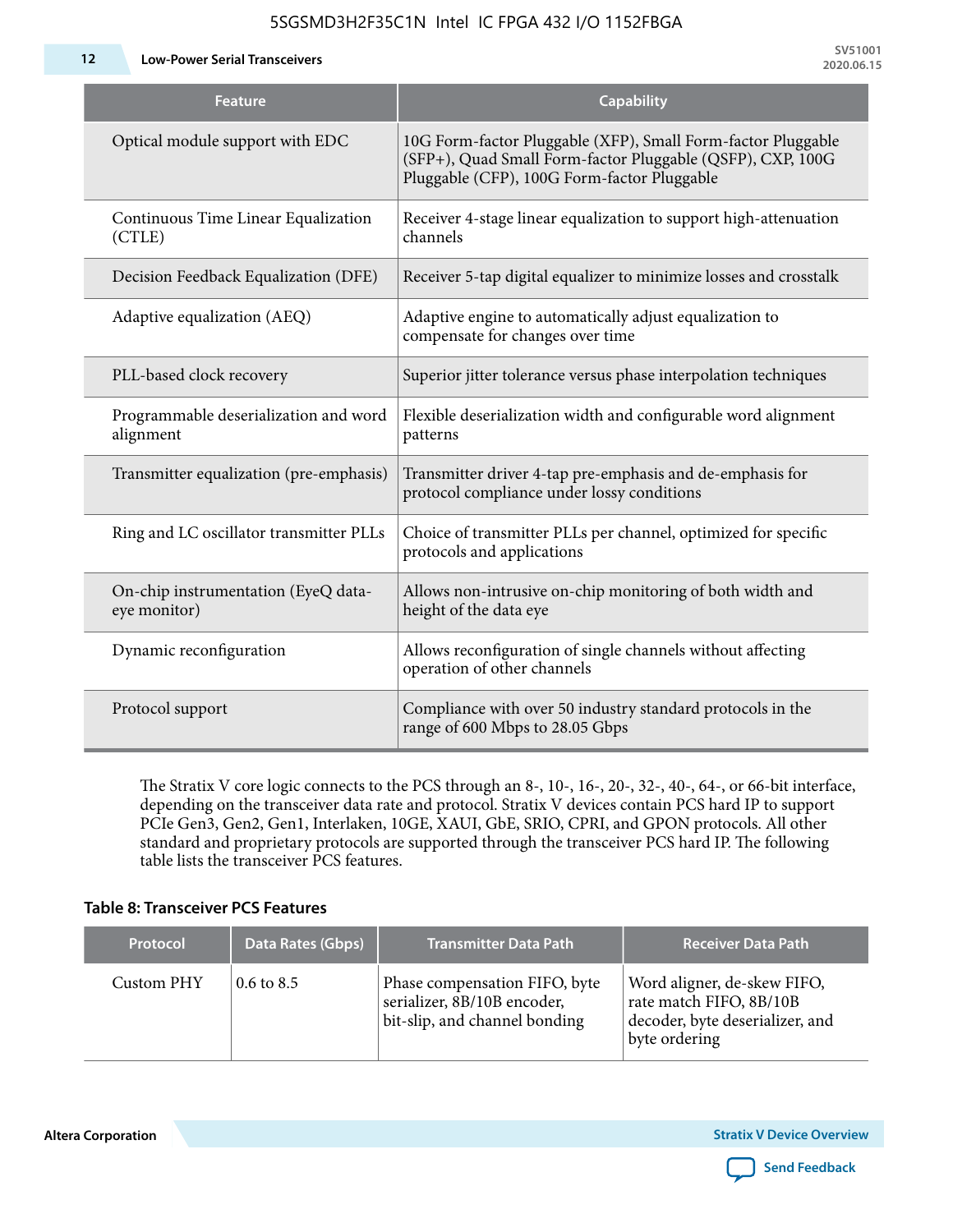**SV51001**

#### **2020.06.15 PCIe Gen3, Gen2, and Gen1 Hard IP (Embedded HardCopy Block) 13**

| Protocol                         | Data Rates (Gbps)                                                                           | <b>Transmitter Data Path</b>                                                                   | <b>Receiver Data Path</b>                                                                                                               |  |
|----------------------------------|---------------------------------------------------------------------------------------------|------------------------------------------------------------------------------------------------|-----------------------------------------------------------------------------------------------------------------------------------------|--|
| Custom 10G<br><b>PHY</b>         | 9.98 to 14.1                                                                                | TX FIFO, gear box, and bit-slip                                                                | RX FIFO and gear box                                                                                                                    |  |
| x1, x4, x8 PCIe<br>Gen1 and Gen2 | 2.5 and 5.0                                                                                 | Same as custom PHY plus PIPE<br>2.0 interface to core logic                                    | Same as custom PHY plus<br>PIPE 2.0 interface to core logic                                                                             |  |
| x1, x4, x8 PCIe<br>Gen3          | 8                                                                                           | Phase compensation FIFO,<br>encoder, scrambler, gear box, and<br>bit-slip                      | Block synchronization, rate<br>match FIFO, decoder,<br>de-scrambler, and phase<br>compensation FIFO                                     |  |
| 10G Ethernet                     | 10.3125                                                                                     | TX FIFO, 64/66 encoder,<br>scrambler, and gear box                                             | RX FIFO, 64/66 decoder,<br>de-scrambler, block synchro-<br>nization, and gear box                                                       |  |
| Interlaken                       | 4.9 to 14.1                                                                                 | TX FIFO, frame generator,<br>CRC-32 generator, scrambler,<br>disparity generator, and gear box | RX FIFO, frame generator,<br>CRC-32 checker, frame<br>decoder, descrambler,<br>disparity checker, block<br>synchronization, and gearbox |  |
| OTN 40 and                       | $(4+1)$ x 11.3                                                                              | TX FIFO, channel bonding, and                                                                  | RX FIFO, lane deskew, and                                                                                                               |  |
| 100                              | $(10+1)$ x 11.3                                                                             | byte serializer                                                                                | byte de-serializer                                                                                                                      |  |
| GbE                              | 1.25                                                                                        | Same as custom PHY plus GbE<br>state machine                                                   | Same as custom PHY plus<br>GbE state machine                                                                                            |  |
| <b>XAUI</b>                      | 3.125 to 4.25                                                                               | Same as custom PHY plus XAUI<br>state machine for bonding four<br>channels                     | Same as custom PHY plus<br>XAUI state machine for re-<br>aligning four channels                                                         |  |
| <b>SRIO</b>                      | 1.25 to 6.25<br>Same as custom PHY plus SRIO<br>V2.1 compliant x2 and x4 channel<br>bonding |                                                                                                | Same as custom PHY plus<br>SRIO V2.1 compliant x2 and<br>x4 deskew state machine                                                        |  |
| <b>CPRI</b>                      | 0.6144 to 9.83                                                                              | Same as custom PHY plus TX<br>deterministic latency                                            | Same as custom PHY plus RX<br>deterministic latency                                                                                     |  |
| <b>GPON</b>                      | 1.25, 2.5, and 10                                                                           | Same as custom PHY                                                                             | Same as custom PHY                                                                                                                      |  |

# **PCIe Gen3, Gen2, and Gen1 Hard IP (Embedded HardCopy Block)**

Stratix V devices have PCIe hard IP designed for performance, ease-of-use, and increased functionality. The PCIe hard IP consists of the PCS, data link, and transaction layers. The PCIe hard IP supports Gen3, Gen2, and Gen1 end point and root port up to x8 lane configurations.

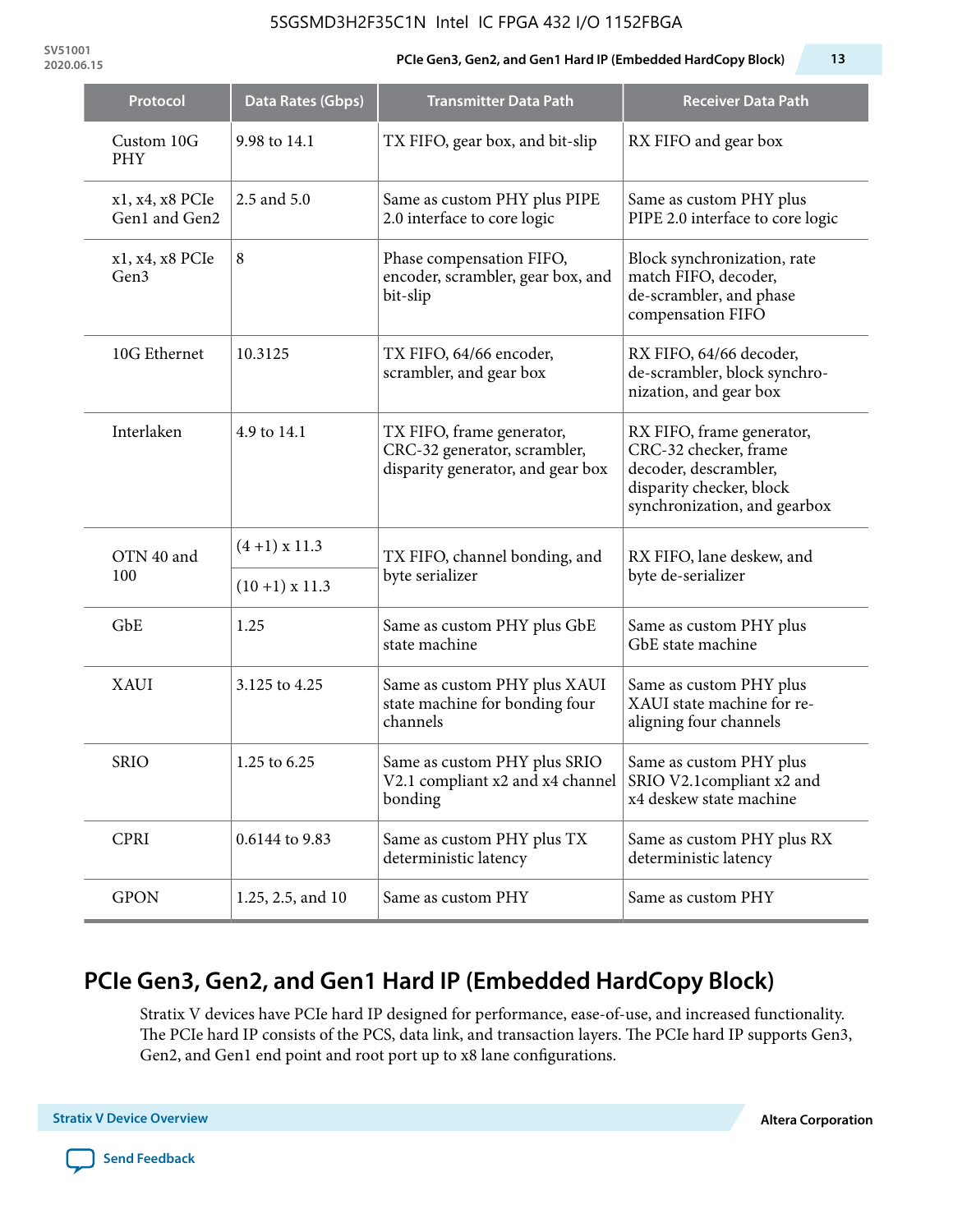#### **14 External Memory and GPIO**

The Stratix V PCIe hard IP operates independently from the core logic, which allows the PCIe link to wake up and complete link training in less than 100 ms while the Stratix V device completes loading the programming file for the rest of the FPGA. The PCIe hard IP also provides added functionality, which helps support emerging features such as Single Root I/O Virtualization (SR-IOV) or optional protocol extensions. In addition, the Stratix V device PCIe hard IP has improved end-to-end data path protection using ECC and enables device CvP.

In all Stratix V devices, the primary PCIe hard IP that supports CvP is always in the bottom left corner of the device (IOBANK\_B0L) when viewing the die from the top.

### **External Memory and GPIO**

Each Stratix V I/O block has a hard FIFO that improves the resynchronization margin as data is transferred from the external memory to the FPGA.

The hard FIFO also lowers PHY latency, resulting in higher random access performance. GPIOs include on-chip dynamic termination to reduce the number of external components and minimize reflections. On-package decoupling capacitors suppress noise on the power lines, which reduce noise coupling into the I/Os. Memory banks are isolated to prevent core noise from coupling to the output, thus reducing jitter and providing optimal signal integrity.

The external memory interface block uses advanced calibration algorithms to compensate for process, voltage and temperature (PVT) variations in the FPGA and external memory components. The advanced algorithms ensure maximum bandwidth and a robust timing margin across all conditions. Stratix V devices deliver a complete memory solution with the High Performance Memory Controller II (HPMC II) and UniPHY MegaCore® IP that simplifies a design for today's advanced memory modules. The following table lists external memory interface block performance.

| Interface         | Performance (MHz) |
|-------------------|-------------------|
| DDR3              | 933               |
| DDR <sub>2</sub>  | 400               |
| QDR II            | 350               |
| $QDR II+$         | 550               |
| <b>RLDRAM II</b>  | 533               |
| <b>RLDRAM III</b> | 800               |

#### **Table 9: External Memory Interface Performance**

The specifications listed in this table are performance targets. For a current achievable performance, use the *External Memory Interface Spec Estimator*.

#### **Related Information**

**[External Memory Interface Spec Estimator](http://www.altera.com/technology/memory/estimator/mem-emif-index.html)**

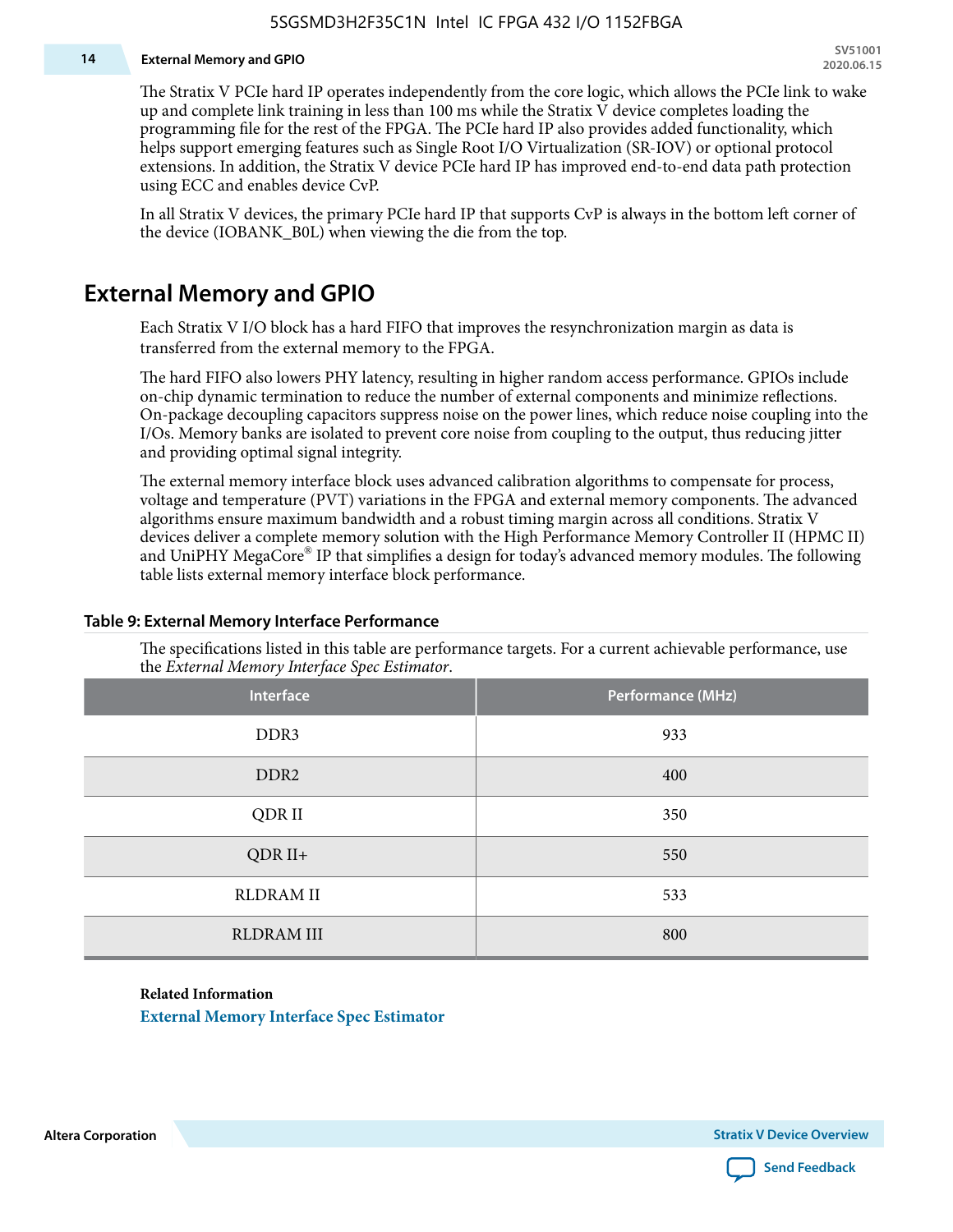# **Adaptive Logic Module**

Stratix V devices use an improved ALM to implement logic functions more efficiently. The Stratix V ALM has eight inputs with a fracturable look-up table (LUT), two dedicated embedded adders, and four dedicated registers.

The Stratix V ALM has the following enhancements:

- Packs 6% more logic when compared with the ALM found in Stratix IV devices.
- Implements select 7-input LUT-based functions, all 6-input logic functions, and two independent functions consisting of smaller LUT sizes (such as two independent 4-input LUTs) to optimize core usage.
- Adds more registers (four registers per 8-input fracturable LUT). More registers allow Stratix V devices to maximize core performance at a higher core logic usage and provides easier timing closure for register-rich and heavily pipelined designs.

The Quartus II software leverages the Stratix V ALM logic structure to deliver the highest performance, optimal logic usage, and lowest compile times. The Quartus II software simplifies design re-use because it automatically maps legacy Stratix designs into the new Stratix V ALM architecture.

# **Clocking**

The Stratix V device core clock network is designed to support 800-MHz fabric operations and 1,066-MHz and 1,600-Mbps external memory interfaces.

The clock network architecture is based on Altera's proven global, quadrant, and peripheral clock structure, which is supported by dedicated clock input pins and fractional clock synthesis PLLs. The Quartus II software identifies all unused sections of the clock network and powers them down, which reduces power consumption.

# **Fractional PLL**

Stratix V devices contain up to 32 fractional PLLs.

You can use the fractional PLLs to reduce both the number of oscillators required on the board and the clock pins used in the FPGA by synthesizing multiple clock frequencies from a single reference clock source. In addition, you can use the fractional PLLs for clock network delay compensation, zero delay buffering, and transmitter clocking for transceivers. Fractional PLLs can be individually configured for integer mode or fractional mode with third-order delta-sigma modulation.

# **Embedded Memory**

Stratix V devices contain two types of embedded memory blocks: MLAB (640-bit) and M20K (20-Kbit). MLAB blocks are ideal for wide and shallow memories. M20K blocks are useful for supporting larger memory configurations and include ECC.

Both types of memory blocks operate up to 600 MHz and can be configured to be a single- or dual-port RAM, FIFO, ROM, or shift register. These memory blocks are flexible and support a number of memory configurations, as shown in the following table.

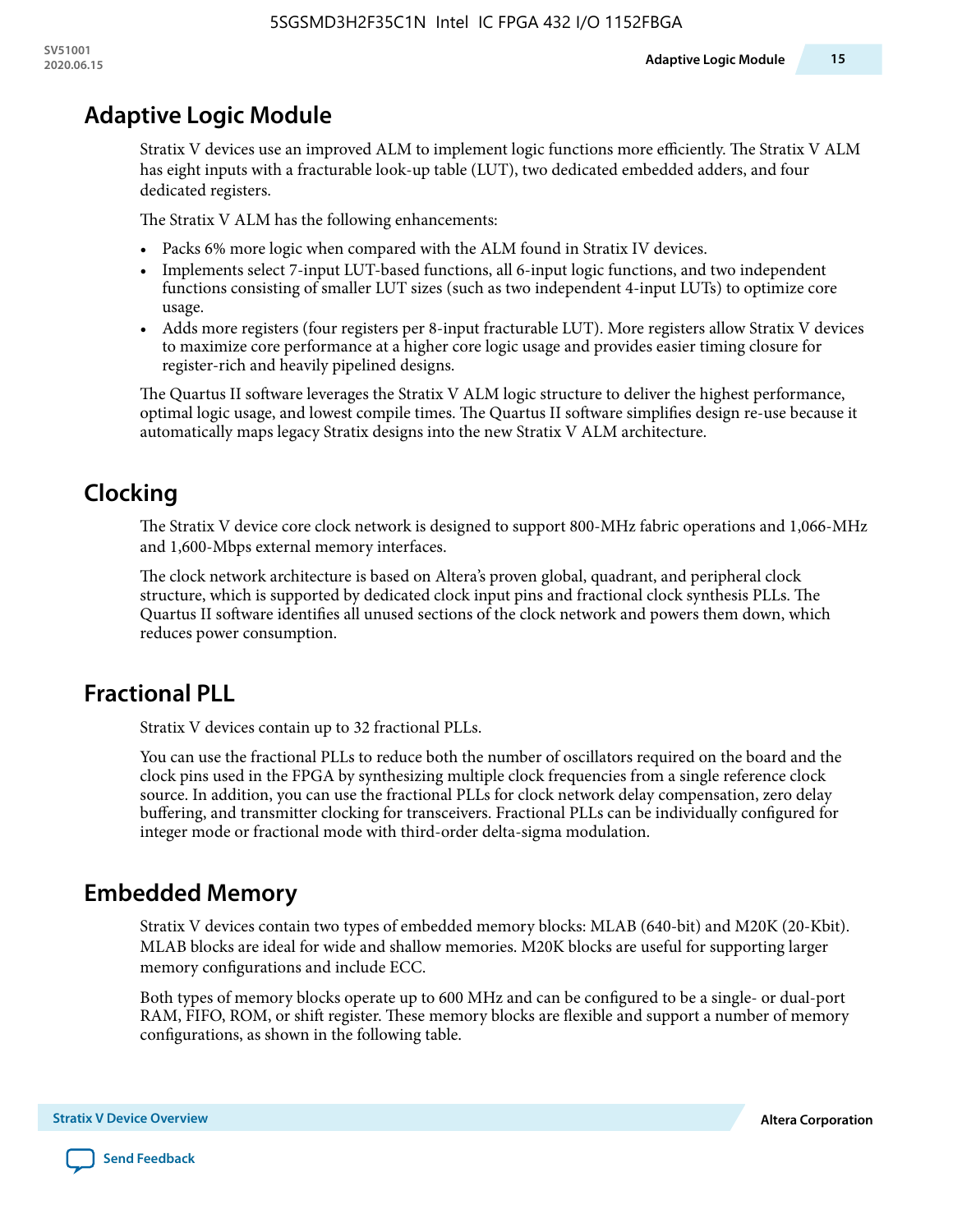### **16 Variable Precision DSP Block**

**SV51001 2020.06.15**

#### **Table 10: Embedded Memory Block Configuration**

| MLAB (640 Bits) | M20K (20,480 Bits) |
|-----------------|--------------------|
|                 | 512x40             |
|                 | 1Kx20              |
| 32x20           | 2Kx10              |
| 64x10           | 4Kx5               |
|                 | 8Kx2               |
|                 | 16Kx1              |

The Quartus II software simplifies design re-use by automatically mapping memory blocks from legacy Stratix devices into the Stratix V memory architecture.

### **Variable Precision DSP Block**

Stratix V FPGAs feature the industry's first variable precision DSP block that you can configure to natively support signal processing with precision ranging from 9x9 to 36x36.

You can independently configure each DSP block at compile time as either a dual 18x18 multiply accumulate or a single 27x27 multiply accumulate. With a dedicated 64-bit cascade bus, you can cascade multiple variable precision DSP blocks to implement even higher precision DSP functions efficiently. The following table describes how variable precision is accommodated within a DSP block or by using multiple blocks.

| <b>Multiplier Size</b><br>(bits) | <b>DSP Block Resources</b>          | <b>Expected Usage</b>                                      |
|----------------------------------|-------------------------------------|------------------------------------------------------------|
| 9x9                              | 1/3 of variable precision DSP block | Low precision fixed point                                  |
| 18x18                            | 1/2 of variable precision DSP block | Medium precision fixed point                               |
| 27x27                            | 1 variable precision DSP block      | High precision fixed or single precision<br>floating point |
| 36x36                            | 2 variable precision DSP blocks     | Very high precision fixed point                            |

#### **Table 11: Variable Precision DSP Block Configurations**

Complex multiplication is common in DSP algorithms. One of the most popular applications of complex multipliers is the fast Fourier transform (FFT) algorithm, which increases precision requirements on only one side of the multiplier. The variable precision DSP block is designed to support the FFT algorithm with a proportional increase in DSP resources with precision growth. The following table lists complex multipli‐ cation with variable precision DSP blocks.

**Altera Corporation** 

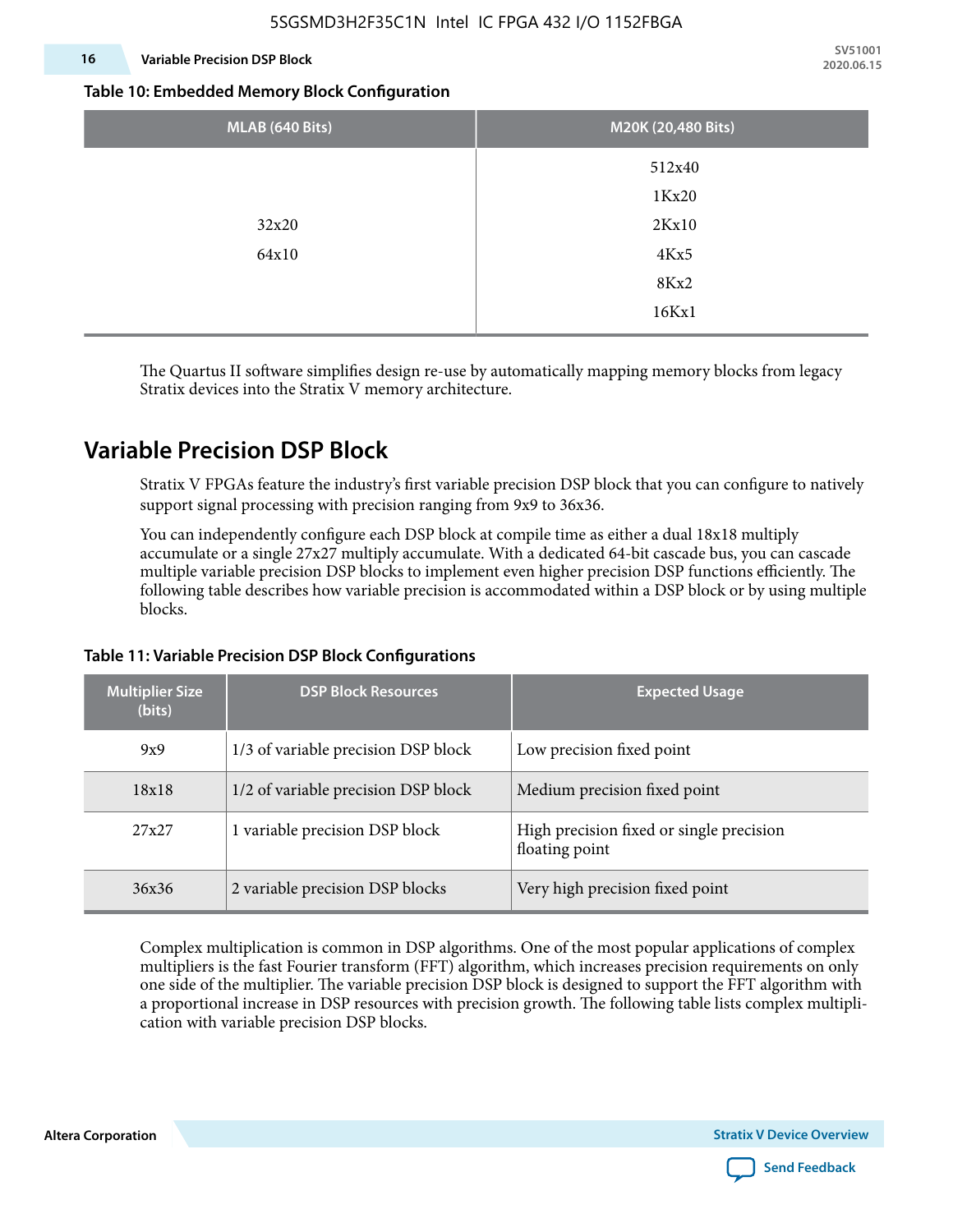| <b>Multiplier Size</b><br>(bits) | <b>DSP Block Resources</b>      | <b>Expected Usage</b>                     |
|----------------------------------|---------------------------------|-------------------------------------------|
| 18x18                            | 2 variable precision DSP blocks | Resource optimized FFTs                   |
| 18x25                            | 3 variable precision DSP blocks | Accommodate bit growth through FFT stages |
| 18x36                            | 4 variable precision DSP blocks | Highest precision FFT stages              |
| 27x27                            | 4 variable precision DSP blocks | Single precision floating point           |

#### **Table 12: Complex Multiplication with Variable Precision DSP Blocks**

For FFT applications with high dynamic range requirements, only the Altera $^\circ$  FFT MegaCore offers an option of single precision floating point implementation, with the resource usage and performance similar to high-precision fixed point implementations.

Other new features include:

- 64-bit accumulator, the largest in the industry
- Hard pre-adder, available in both 18- and 27-bit modes
- Cascaded output adders for efficient systolic FIR filters
- Internal coefficient register banks
- Enhanced independent multiplier operation
- Efficient support for single- and double-precision floating point arithmetic
- Ability to infer all the DSP block modes through HDL code using the Altera Complete Design Suite

The variable precision DSP block is ideal for higher bit precision in high-performance DSP applications. At the same time, the variable precision DSP block can efficiently support the many existing 18-bit DSP applications, such as high definition video processing and remote radio heads. Stratix V FPGAs, with the variable precision DSP block architecture, are the only FPGA family that can efficiently support many different precision levels, up to and including floating point implementations. This flexibility results in increased system performance, reduced power consumption, and reduced architecture constraints for system algorithm designers.

### **Power Management**

Stratix V devices leverage FPGA architectural features and process technology advancements to reduce total power consumption by up to 30% when compared with Stratix IV devices at the same performance level.

Stratix V devices continue to provide programmable power technology, introduced in earlier generations of Stratix FPGA families. The Quartus II software PowerPlay feature identifies critical timing paths in a design and biases core logic in that path for high performance. PowerPlay also identifies non-critical timing paths and biases core logic in that path for low power instead of high performance. PowerPlay automatically biases core logic to meet performance and optimize power consumption.

Additionally, Stratix V devices have a number of hard IP blocks that reduce logic resources and deliver substantial power savings when compared with soft implementations. The list includes PCIe Gen1/Gen2/ Gen3, Interlaken PCS, hard I/O FIFOs, and transceivers. Hard IP blocks consume up to 50% less power than equivalent soft implementations.

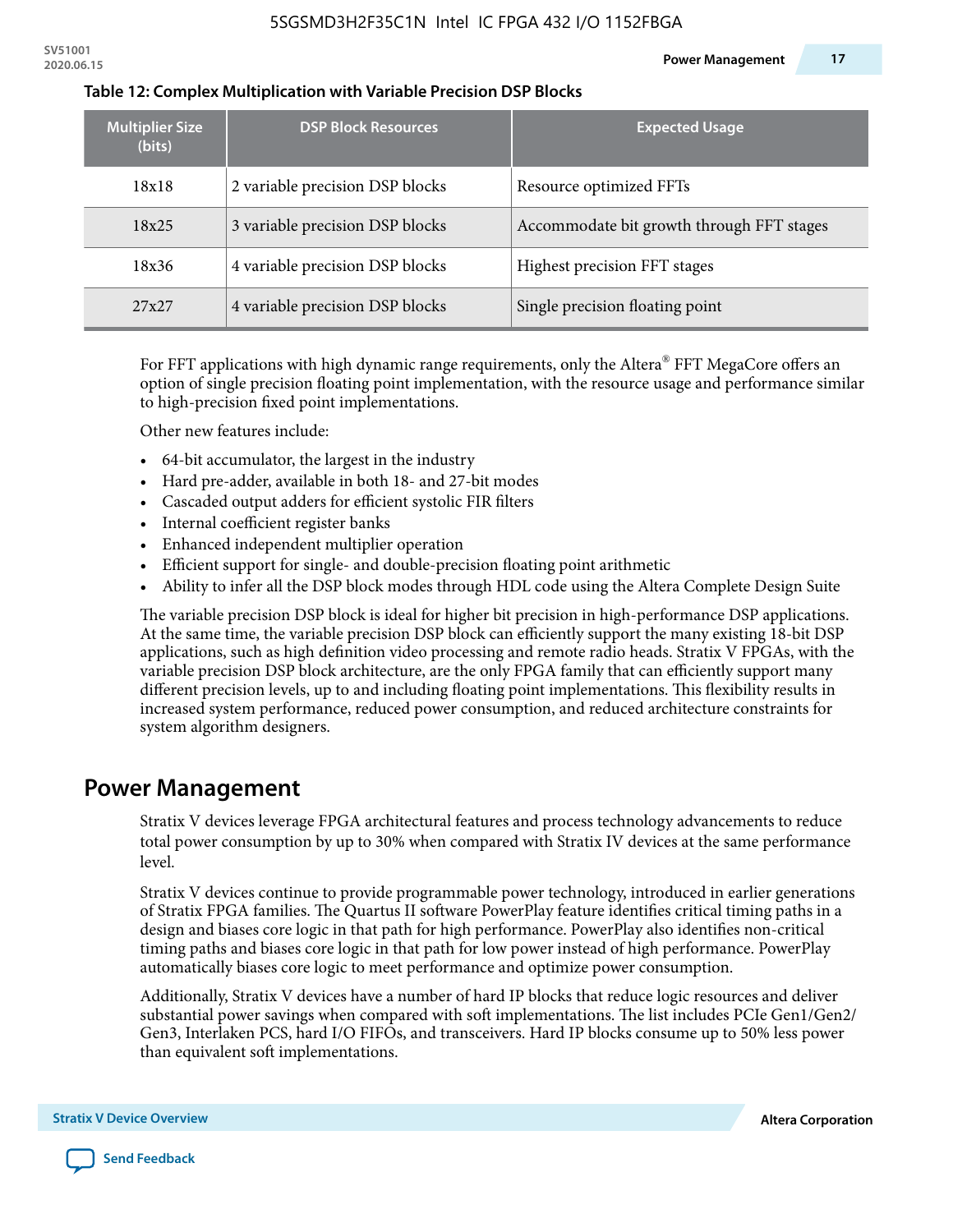#### **18 Incremental Compilation**

Stratix V transceivers are designed for power efficiency. The transceiver channels consume 50% less power than Stratix IV FPGAs. The transceiver PMA consumes approximately 90 mW at 6.5 Gbps and 170 mW at 12.5 Gbps.

# **Incremental Compilation**

The Quartus II software incremental compilation feature reduces compilation time by up to 70% and preserves performance to ease timing closure.

Incremental compilation supports top-down, bottom-up, and team-based design flows. Incremental compilation facilitates modular hierarchical and team-based design flows where a team of designers work in parallel on a design. Different designers or IP providers can develop and optimize different blocks of the design independently, which you can then import into the top-level project.

# **Enhanced Configuration and CvP**

Stratix V device configuration is enhanced for ease-of-use, speed, and cost.

Stratix V devices support a new 4-bit bus active serial mode (ASx4). ASx4 supports up to a 400Mbps data rate using small low-cost quad interface Flash devices. ASx4 mode is easy to use and offers an ideal balance between cost and speed. Finally, the fast passive parallel (FPP) interface is enhanced to support 8-, 16-, and 32-bit data widths to meet a wide range of performance and cost goals.

You can configure Stratix V FPGAs using CvP with PCIe. CvP with PCIe divides the configuration process into two parts: the PCIe hard IP and periphery and the core logic fabric. CvP uses a much smaller amount of external memory (flash or ROM) because CvP has to store only the configuration file for the PCIe hard IP and periphery. The 100-ms power-up to active time (for PCIe) is much easier to achieve when only the PCIe hard IP and periphery are loaded. After the PCIe hard IP and periphery are loaded and the root port is booted up, application software running on the root port can send the configuration file for the FPGA fabric across the PCIe link where the file is loaded into the FPGA. The FPGA is then fully configured and functional.

The following table lists the configuration modes available for Stratix V devices.

| <b>Mode</b>                           | <b>Fast or</b><br><b>Slow POR</b> | Compres-<br>sion | <b>Encryption</b> | <b>Remote</b><br><b>Update</b> | Data Width | <b>Max Clock</b><br>Rate (MHz) | <b>Max Data Rate</b><br>(Mbps) |
|---------------------------------------|-----------------------------------|------------------|-------------------|--------------------------------|------------|--------------------------------|--------------------------------|
| <b>Active Serial</b><br>(AS)          | Yes                               | Yes              | Yes               | Yes                            | 1, 4       | 100                            | 400                            |
| Passive Serial<br>(PS)                | Yes                               | Yes              | Yes               |                                | 1          | 125                            | 125                            |
| <b>Fast Passive</b><br>Parallel (FPP) | Yes                               | Yes              | Yes               | Yes $(14)$                     | 8, 16, 32  | $125^{(15)}$                   | 3,000                          |

#### **Table 13: Configuration Modes for Stratix V Devices**

**Altera Corporation Stratix V Device Overview**



<sup>(14)</sup> Remote update support with the Parallel Flash Loader.

<sup>&</sup>lt;sup>(15)</sup> The maximum clock rate is 125 MHz for x8 and x16 FPP, but only 100 MHz for x32 FPP.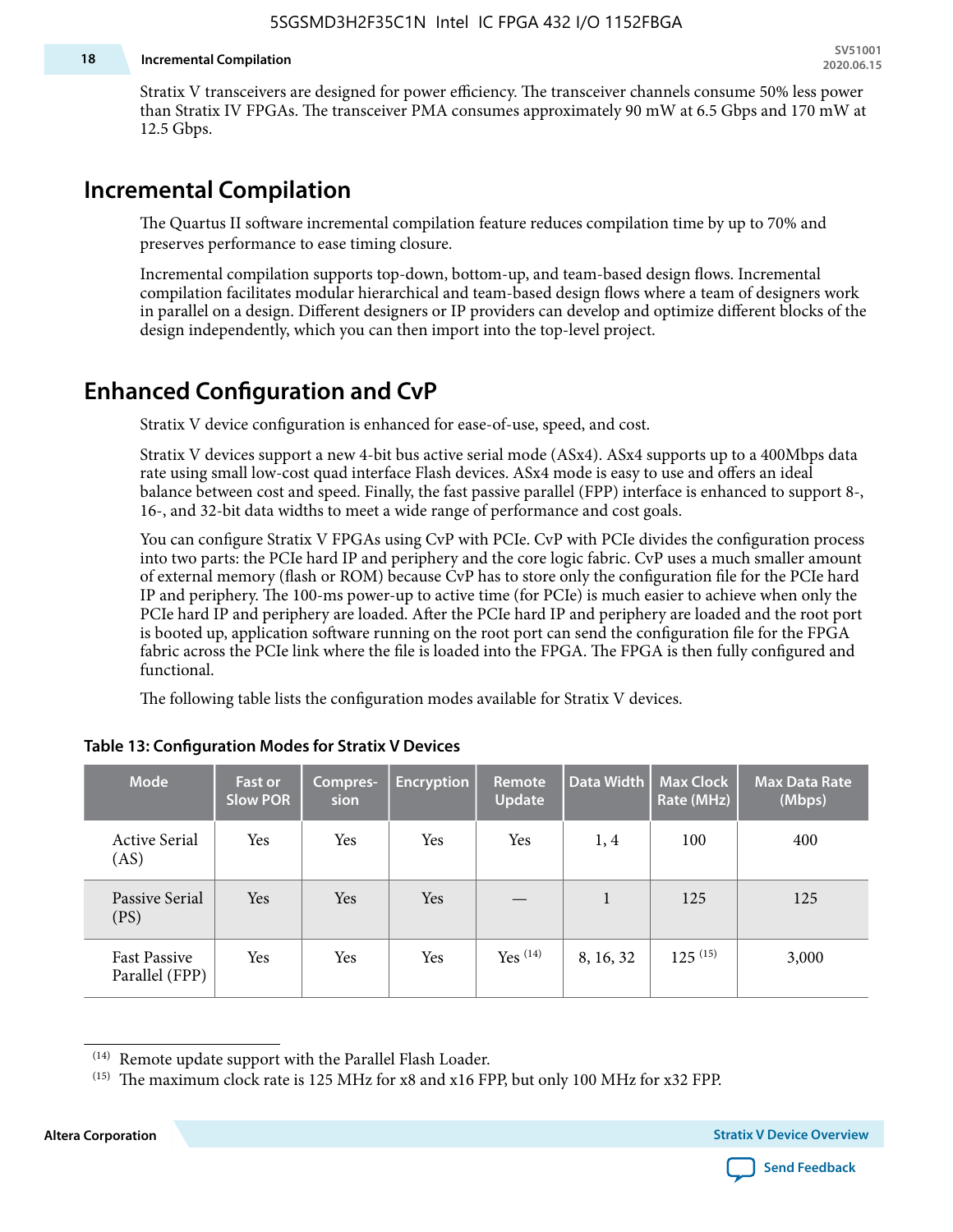| <b>Mode</b>                     | <b>Fast or</b><br><b>Slow POR</b> | Compres-<br>sion | <b>Encryption</b> | <b>Remote</b><br><b>Update</b> | Data Width | <b>Max Clock</b><br>Rate (MHz) | <b>Max Data Rate</b><br>(Mbps) |
|---------------------------------|-----------------------------------|------------------|-------------------|--------------------------------|------------|--------------------------------|--------------------------------|
| CvP                             |                                   |                  | Yes               | Yes                            | 1, 2, 4, 8 |                                | 3,000                          |
| Partial<br>Reconfigura-<br>tion |                                   |                  | Yes               | Yes                            | 16         | 125                            | 2,000                          |
| JTAG                            |                                   |                  |                   |                                |            | 33                             | 33                             |

### **Partial Reconfiguration**

Partial reconfiguration allows you to reconfigure part of the FPGA while other sections continue to operate.

This capability is required in systems where uptime is critical because partial reconfiguration allows you to make updates or adjust functionality without disrupting services. While lowering power and cost, partial reconfiguration also increases the effective logic density by removing the necessity to place FPGA functions that do not operate simultaneously. Instead, you can store these functions in external memory and load them as required. This capability reduces the size of the FPGA by allowing multiple applications on a single FPGA, saving board space and reducing power.

You no longer need to know all the details of the FPGA architecture to perform partial reconfiguration. Altera simplifies the process by extending the power of incremental compilation used in earlier versions of the Quartus II software.

Partial reconfiguration is supported in the following configurations:

- Partial reconfiguration through the FPP x16 I/O interface
- CvP
- Soft internal core, such as the Nios® II processor.

# **Automatic Single Event Upset Error Detection and Correction**

Stratix V devices offer single event upset (SEU) error detection and correction circuitry that is robust and easy to use.

The correction circuitry includes protection for configuration RAM (CRAM) programming bits and user memories. The CRAM is protected by a continuously running cyclical redundancy check (CRC) error detection circuit with integrated ECC that automatically corrects one or double-adjacent bit errors and detects higher order multi-bit errors. When more than two errors occur, correction is available through a core programming file reload that refreshes a design while the FPGA is operating.

The physical layout of the FPGA is optimized to make the majority of multi-bit upsets appear as independent single- or double-adjacent bit errors, which are automatically corrected by the integrated CRAM ECC circuitry. In addition to the CRAM protection in Stratix V devices, user memories include integrated ECC circuitry and are layout-optimized to enable error detection of 3-bit errors and correction for 2-bit errors.

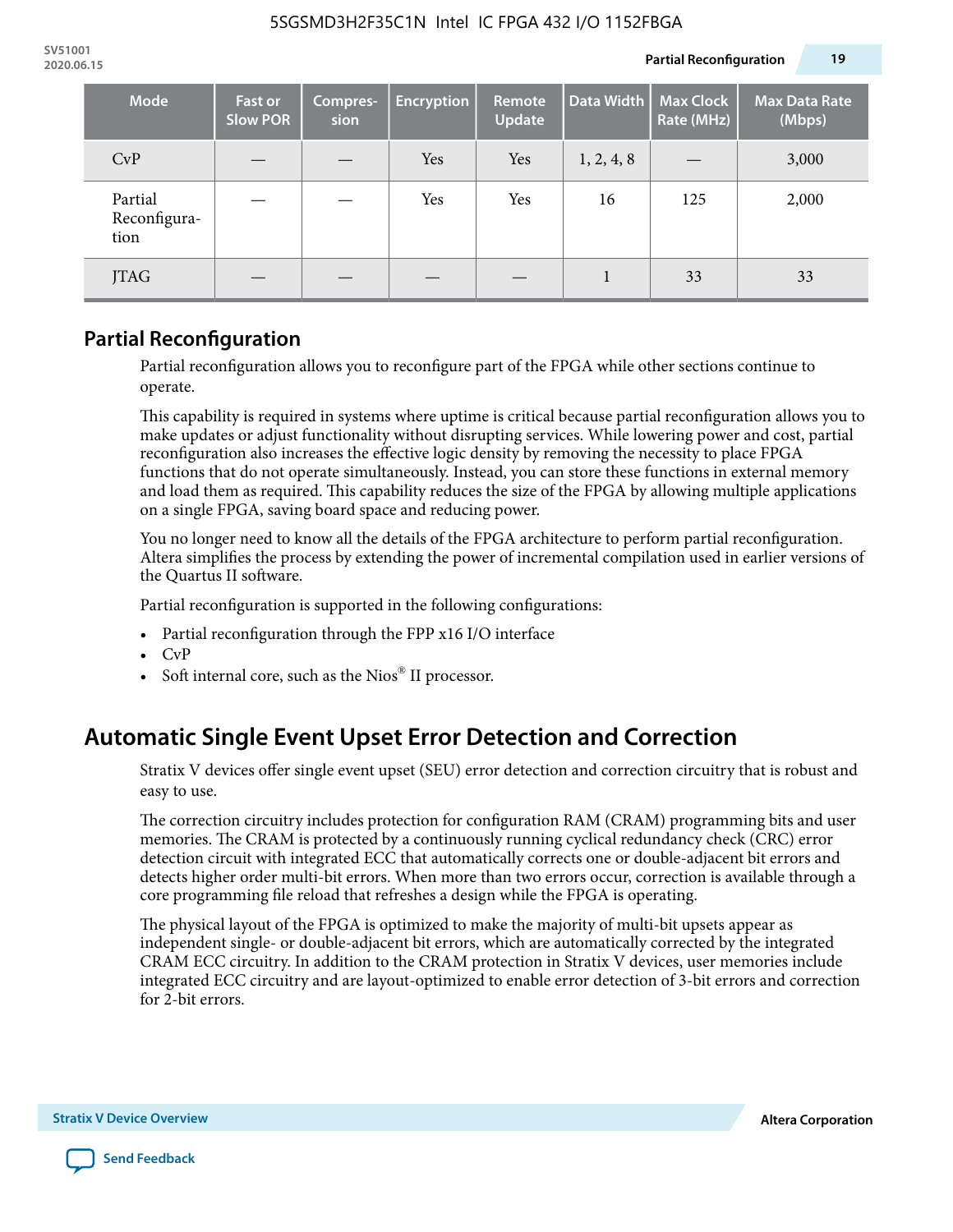### **HardCopy V Devices**

HardCopy V ASICs offer the lowest risk and lowest total cost in ASIC designs with embedded high-speed transceivers. You can prototype and debug with Stratix V FPGAs, then use HardCopy V ASICs for volume production. The proven turnkey process creates a functionally equivalent HardCopy V ASIC with or without embedded transceivers to meet all timing constraints in as little as 12 weeks.

The powerful combination of Stratix V FPGAs and HardCopy V ASICs can help you meet your design requirements. Whether you plan for ASIC production and require the lowest-risk, lowest-cost path from specification to production or require a cost reduction path for your FPGA-based systems, Altera provides the optimal solution for power, performance, and device bandwidth.

# **Ordering Information**

This section describes ordering information for Stratix V GT, GX, GS, and E devices.

The following figure shows the ordering codes for Stratix V devices.

**Altera Corporation** 

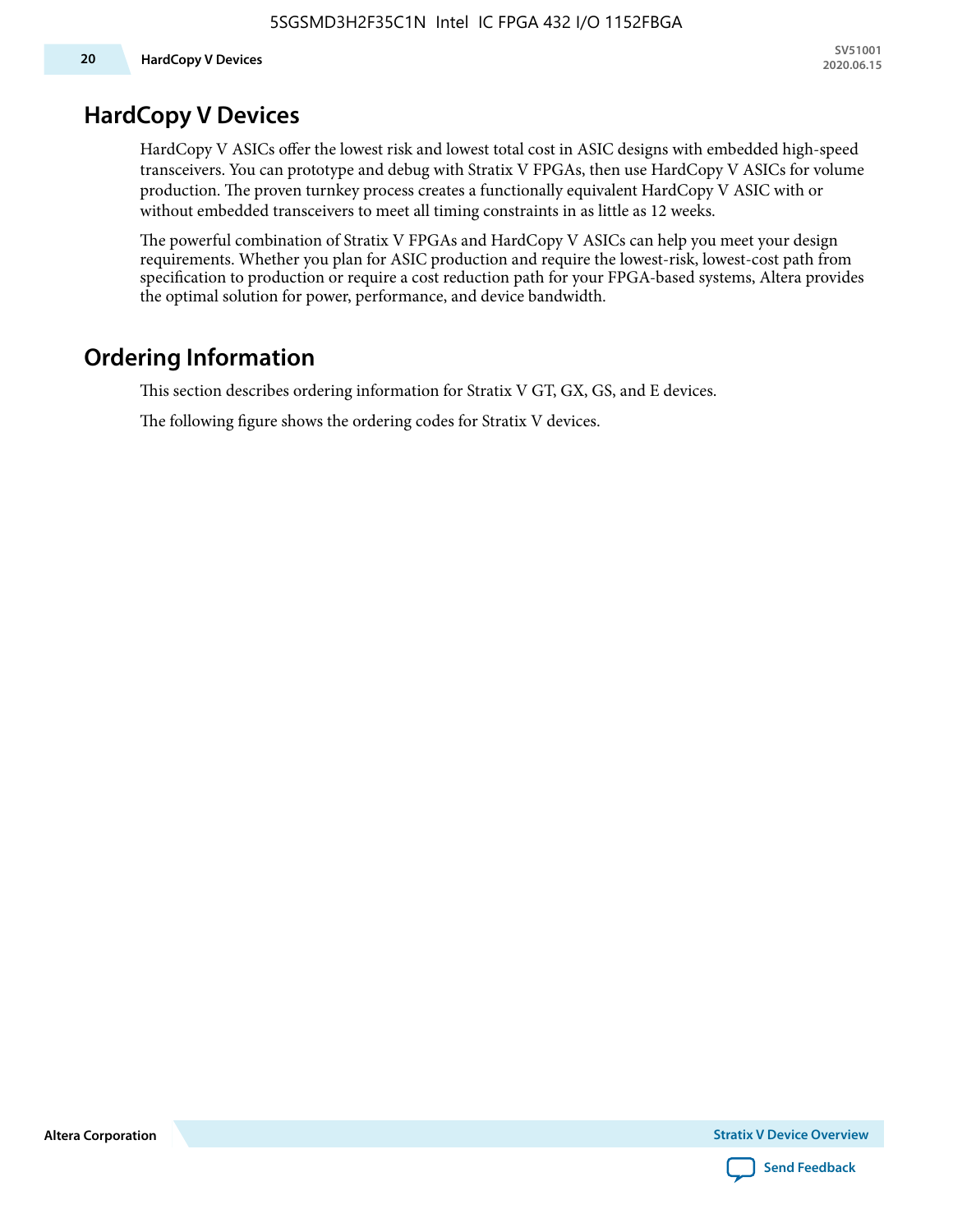#### **Figure 2: Ordering Information for Stratix V Devices**



(1) Stratix V mainstream "M" devices have exactly one instantiation of PCI Express hard IP. Extended "E" devices have either two or four instantiations of PCI Express hard IP, depending on the device and package combination. For non-transceiver Stratix V devices, this character does not appear in the part number.

(2) You can select one or two of these options, or you can ignore these options.

(3) YY parts can support transceiver operations up to 10.3125 Gbps.

(4) Contact Intel for availability.

# **Document Revision History**

| <b>Document</b><br><b>Version</b> | <b>Changes</b>                                                                                                                                            |
|-----------------------------------|-----------------------------------------------------------------------------------------------------------------------------------------------------------|
| 2020.06.15                        | Updated Figure: Ordering Information for Stratix V Devices:<br>• Added the RoHS ordering information.<br>• Removed "ES" from the list of optional suffix. |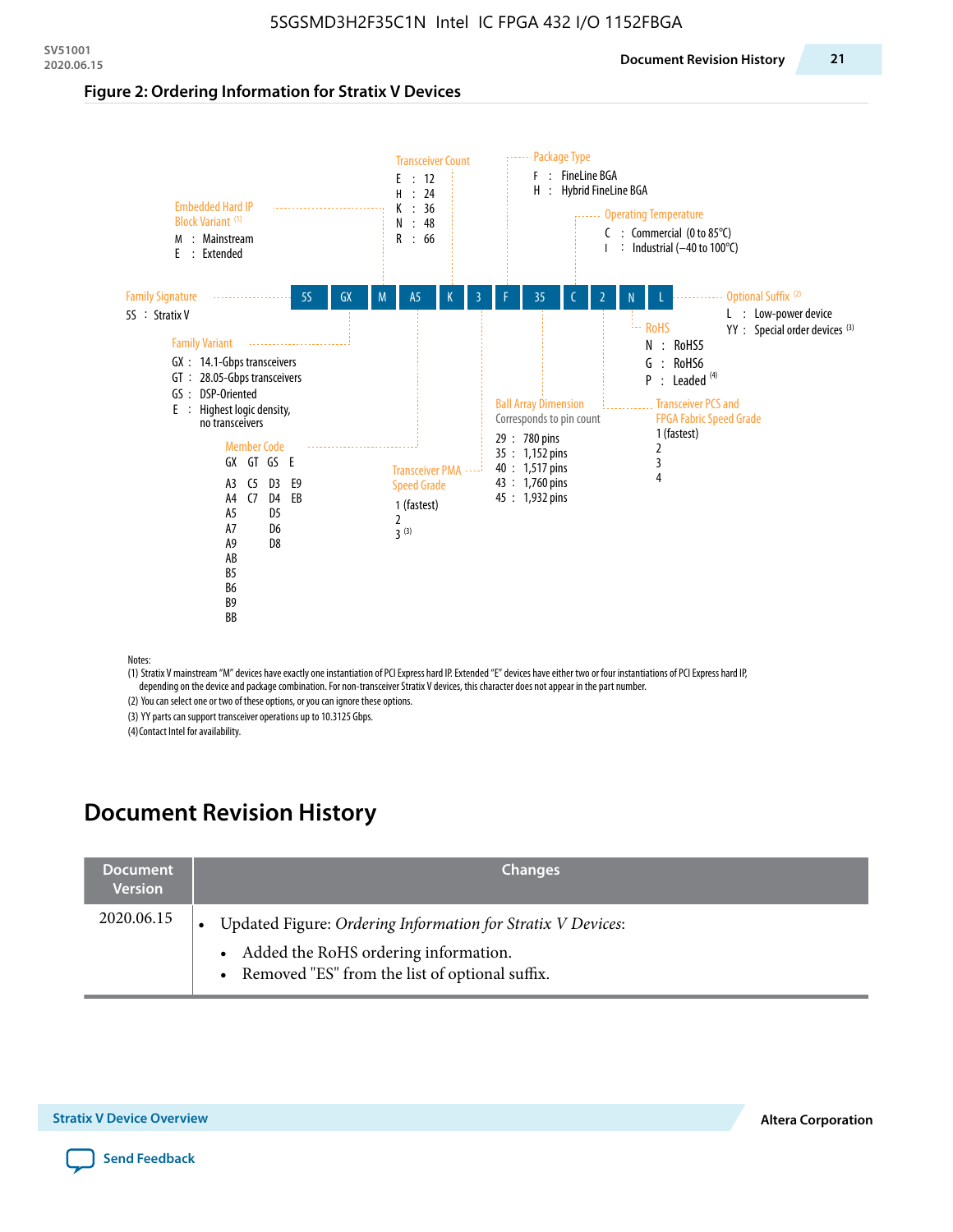#### **22 Document Revision History**

**SV51001 2020.06.15**

### **Table 14: Document Revision History**

| <b>Date</b>   | <b>Version</b> | <b>Changes Made</b>                                                                                                                                                                                                                                                                                                                                                                                                                                                                                                                                                                             |
|---------------|----------------|-------------------------------------------------------------------------------------------------------------------------------------------------------------------------------------------------------------------------------------------------------------------------------------------------------------------------------------------------------------------------------------------------------------------------------------------------------------------------------------------------------------------------------------------------------------------------------------------------|
| October 2015  | 2015.10.01     | Changed heading in the "Ordering Information for Stratix V<br>Devices" figure to "Embedded Hard IP Block Variant".                                                                                                                                                                                                                                                                                                                                                                                                                                                                              |
| January 2015  | 2015.01.15     | Added ALM counts and device package sizes to the four<br>$\bullet$<br>device family features tables.<br>In the "Stratix V GX Device Features" table, changed the<br>$\bullet$<br>number of DDR3 SDRAM x72 DIMM Interfaces for the<br>5SGXA3 and 5SGXA4 devices to 6. Also added footnote<br>to this row.<br>Deleted listings for 40GBASE-R and 100GBASE-R<br>Ethernet from the "Transceiver PCS Features" table in the<br>"Low-Power Serial Transceivers" section.<br>Added YY code to the Optional Suffix category in the<br>$\bullet$<br>"Ordering Information for Stratix V Devices" figure. |
| April 2014    | 2014.04.08     | Updated "Variable precision DSP blocks" section of the<br>"Features Summary" table to 600 MHz performance.                                                                                                                                                                                                                                                                                                                                                                                                                                                                                      |
| April 2014    | 2014.04.03     | Updated GPIOs section of the "Features Summary" table<br>$\bullet$<br>to 1.6 Gbps LVDS.<br>Changed clocking speed to 800 MHz in the "Features<br>Summary" and the "Clocking" sections.                                                                                                                                                                                                                                                                                                                                                                                                          |
| January 2014  | 2014.01.10     | Added link to Altera Product Selector in the "Stratix V<br>Family Plan" section.<br>Corrected DDR2 performance from 533 MHz to<br>$\bullet$<br>400 MHz.<br>Updated "Device Migration List Across All Stratix V<br>Device Variants" table.                                                                                                                                                                                                                                                                                                                                                       |
| May 2013      | 2013.05.06     | Added link to the known document issues in the<br>Knowledge Base.<br>Updated backplane support information.<br>Added a note about the number of I/Os to each table in<br>the "Stratix V Family Plan" section.<br>Updated the "Ordering Information for Stratix V<br>$\bullet$<br>Devices" figure.                                                                                                                                                                                                                                                                                               |
| December 2012 | 3.1            | Updated Table 6 and Table 13.<br>$\bullet$<br>Updated Figure 2.<br>$\bullet$                                                                                                                                                                                                                                                                                                                                                                                                                                                                                                                    |
| June 2012     | 3.0            | Converted chapter to stand-alone format and removed<br>$\bullet$<br>from the Stratix V handbook.<br>Changed title of document to Stratix V Device Overview<br>$\bullet$<br>Updated Figure 1.<br>$\bullet$<br>Minor text edits.                                                                                                                                                                                                                                                                                                                                                                  |

**Altera Corporation** 

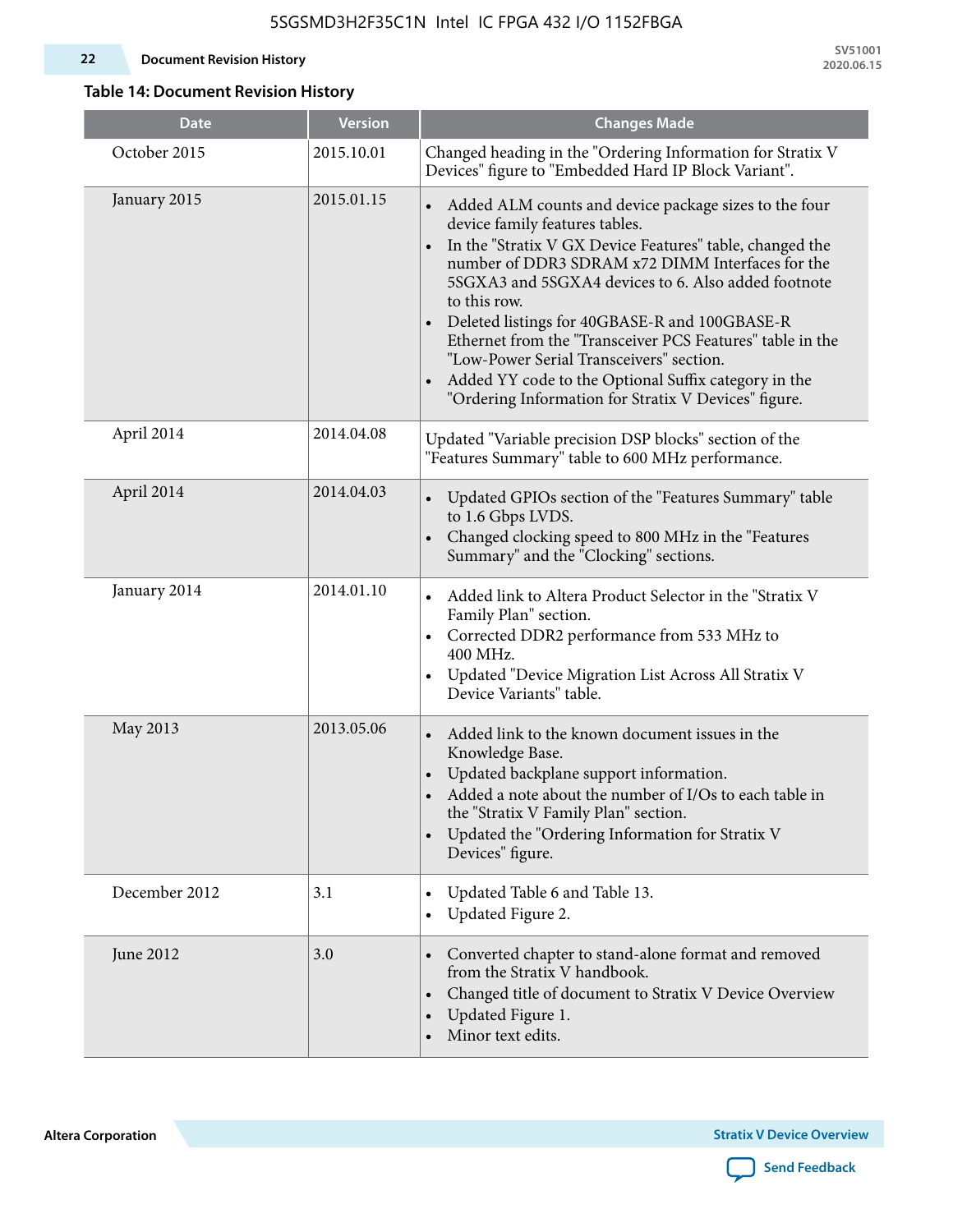| Date           | <b>Version</b> | <b>Changes Made</b>                                                                                                                                                                                                                                            |
|----------------|----------------|----------------------------------------------------------------------------------------------------------------------------------------------------------------------------------------------------------------------------------------------------------------|
| February 2012  | 2.3            | Updated Table 1-2, Table 1-3, Table 1-4, and Table 1-5.<br>Updated Figure 1-2.<br>$\bullet$<br>Updated "Automatic Single Event Upset Error Detection<br>and Correction" on page 18.<br>Minor text edits.                                                       |
| December 2011  | 2.2            | Updated Table 1-2 and Table 1-3.                                                                                                                                                                                                                               |
| November 2011  | 2.1            | Changed Stratix V GT transceiver speed from 28 Gbps to<br>28.05 Gbps.<br>Updated Figure 1-2.<br>$\bullet$                                                                                                                                                      |
| November 2011  | 2.0            | Revised Figure 1-2.<br>Updated Table 1-5.<br>Minor text edits.                                                                                                                                                                                                 |
| September 2011 | 1.10           | Updated Table 1-2, Table 1-3, and Table 1-4.                                                                                                                                                                                                                   |
| September 2011 | 1.9            | Updated Table 1–1, Table 1–2, Table 1–3, Table 1–4, and<br>Table $1-5$ .<br>Updated Figure 1-2.<br>Minor text edits.                                                                                                                                           |
| June 2011      | 1.8            | Changed 800 MHz to 1,066 MHz for DDR3 in Table 1-8<br>and in text.                                                                                                                                                                                             |
| May 2011       | 1.7            | For Stratix V GT devices, changed 14.1 Gbps to<br>12.5 Gbps.<br>Changed Configuration via PCIe to Configuration via<br>Protocol<br>Updated Table 1–1, Table 1–2, Table 1–3, Table 1–4,<br>$\bullet$<br>Table 1-5, and Table 1-6.<br>Chapter moved to Volume 1. |
| January 2011   | 1.6            | Added Stratix V GS information.<br>Updated tables listing device features.<br>$\bullet$<br>Added device migration information.<br>$\bullet$<br>Updated 12.5-Gbps transceivers to 14.1-Gbps<br>transceivers                                                     |
| December 2010  | 1.5            | Updated Table 1-1.                                                                                                                                                                                                                                             |
| December 2010  | 1.4            | Updated Table 1-1.<br>Updated Figure 1-2.<br>Converted to the new template.<br>Minor text edits.                                                                                                                                                               |

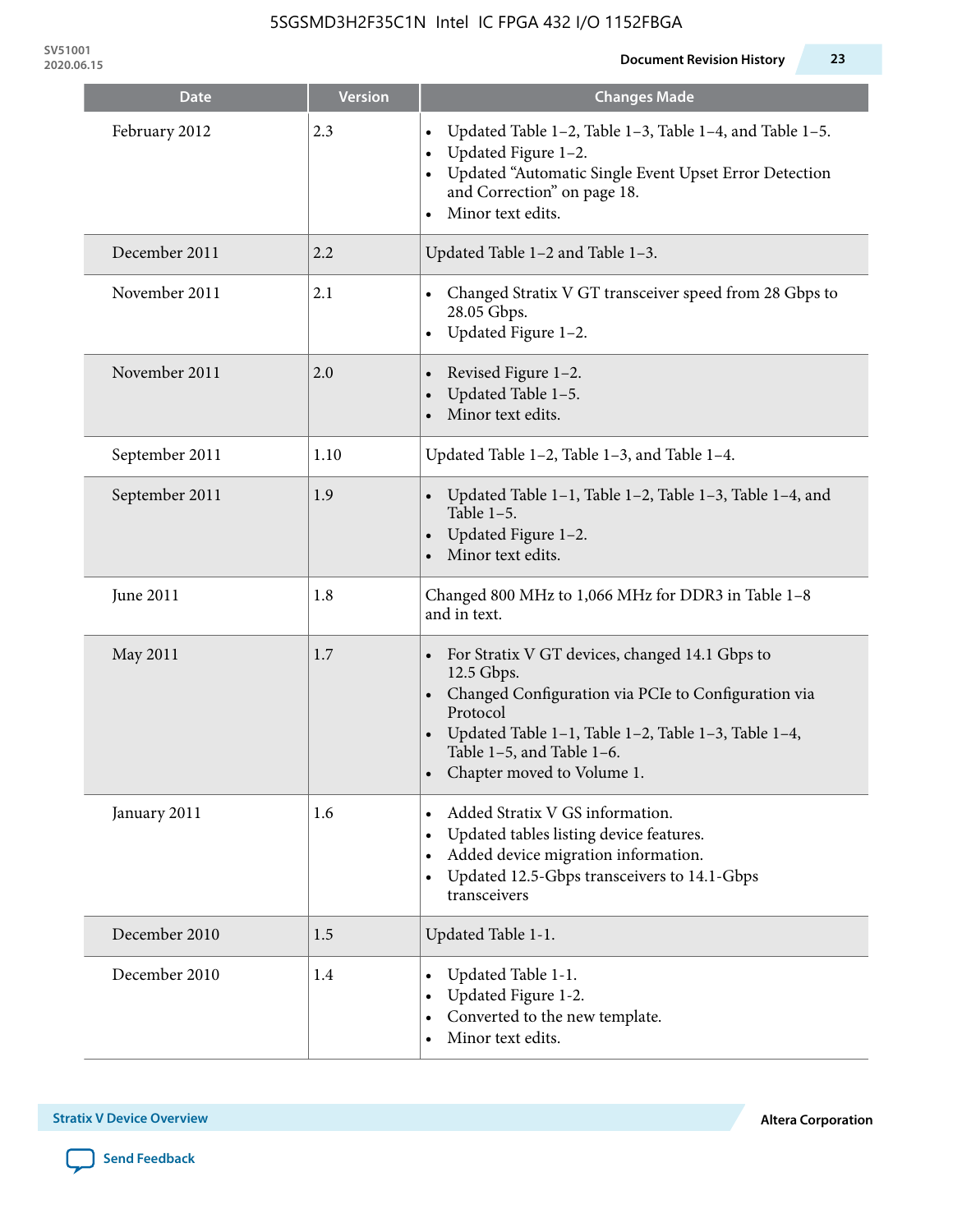

| <b>Date</b>      | <b>Version</b> | <b>Changes Made</b>                                                                                                                                                                                                                                                                                                                                                                             |
|------------------|----------------|-------------------------------------------------------------------------------------------------------------------------------------------------------------------------------------------------------------------------------------------------------------------------------------------------------------------------------------------------------------------------------------------------|
| <b>July 2010</b> | 1.3            | Updated Table 1-5                                                                                                                                                                                                                                                                                                                                                                               |
| <b>July 2010</b> | 1.2            | Updated "Features Summary" on page 1-2<br>Updated resource counts in Table 1-1 and Table 1-2<br>Removed "Interlaken PCS Hard IP" and "10G Ethernet<br>Hard IP"<br>Added "40G and 100G Ethernet Hard IP (Embedded<br>HardCopy Block)" on page 1-7<br>Added information about Configuration via PCIe<br>Added "Partial Reconfiguration" on page 1-12<br>Added "Ordering Information" on page 1-14 |
| May 2010         | 1.1            | Updated part numbers in Table $1-1$ and Table $1-2$                                                                                                                                                                                                                                                                                                                                             |
| April 2010       | 1.0            | Initial release                                                                                                                                                                                                                                                                                                                                                                                 |

**Altera Corporation**